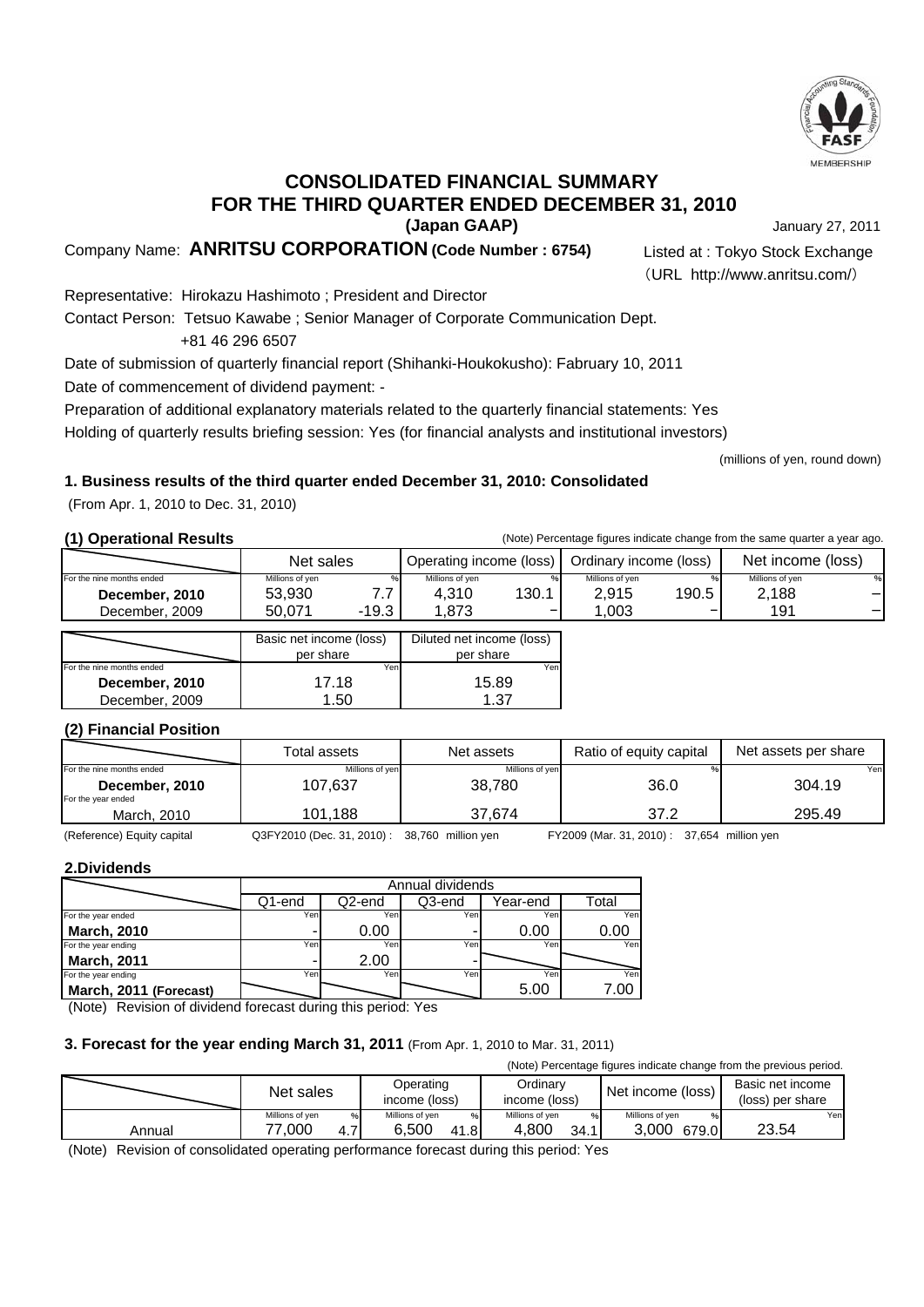### **4. Others**

(1) Changes in major subsidiaries during the period : None Newly consolidated: -

Excluded from the scope of consolidation: -

- (Note) This indicates whether there were changes in major subsidiaries affecting the scope of consolidation during this period.
- (2) Adoption of simplified accounting methods and particular accounting methods : Yes
- (Note) This indicates whether there was adoption of simplified accounting methods and particular accounting methods for presenting quarterly consolidated financial statements.
- (3) Changes in accounting principles, procedures and disclosures
	- 1. Changes due to amendments of accounting standards : Yes
	- 2. Changes other than 1.: None
- (Note) This indicates whether there were changes of accounting principles, procedures and disclosures for presenting quarterly consolidated financial statements.
- (4) The number of shares issued and outstanding
- 1. Total number of shares issued and outstanding at end of period (Including treasury stocks)
- Q3FY2010 (Dec. 31, 2010) : 128,037,848 shares FY2009 (Mar. 31, 2010) : 128,037,848 shares 2. Total number of treasury stocks at end of period Q3FY2010 (Dec. 31, 2010) : 616,774 shares FY2009 (Mar. 31, 2010) : 3. Average number of shares issued and outstanding during the period (Cumulative period to this quarter) 616,774 606,015 FY2009 (Mar. 31, 2010):
	- Q3FY2010 (Dec. 31, 2010) : 127,428,057 shares Q3FY2009 (Dec. 31, 2010) : 127,437,388 shares Q3FY2009 (Dec. 31, 2010): 127,437,388 shares

#### Information on the implementation of quarterly review procedures

 This quarterly financial summary is out of scope of quarterly review procedures based on Financial Instruments and Exchange Act. As of disclosure of this quarterly financial summary, the review procedure based on Financial Instruments and Exchange Act has not been completed.

#### Forward-Looking Statements

 As the business forecast mentioned above are based on the recent information, actual results may vary substantially from projections above due to known or unknown risks, changes relating to uncertainties, and others. The reader should be aware that actual results may be materially different from any future results expressed herein due to various factors.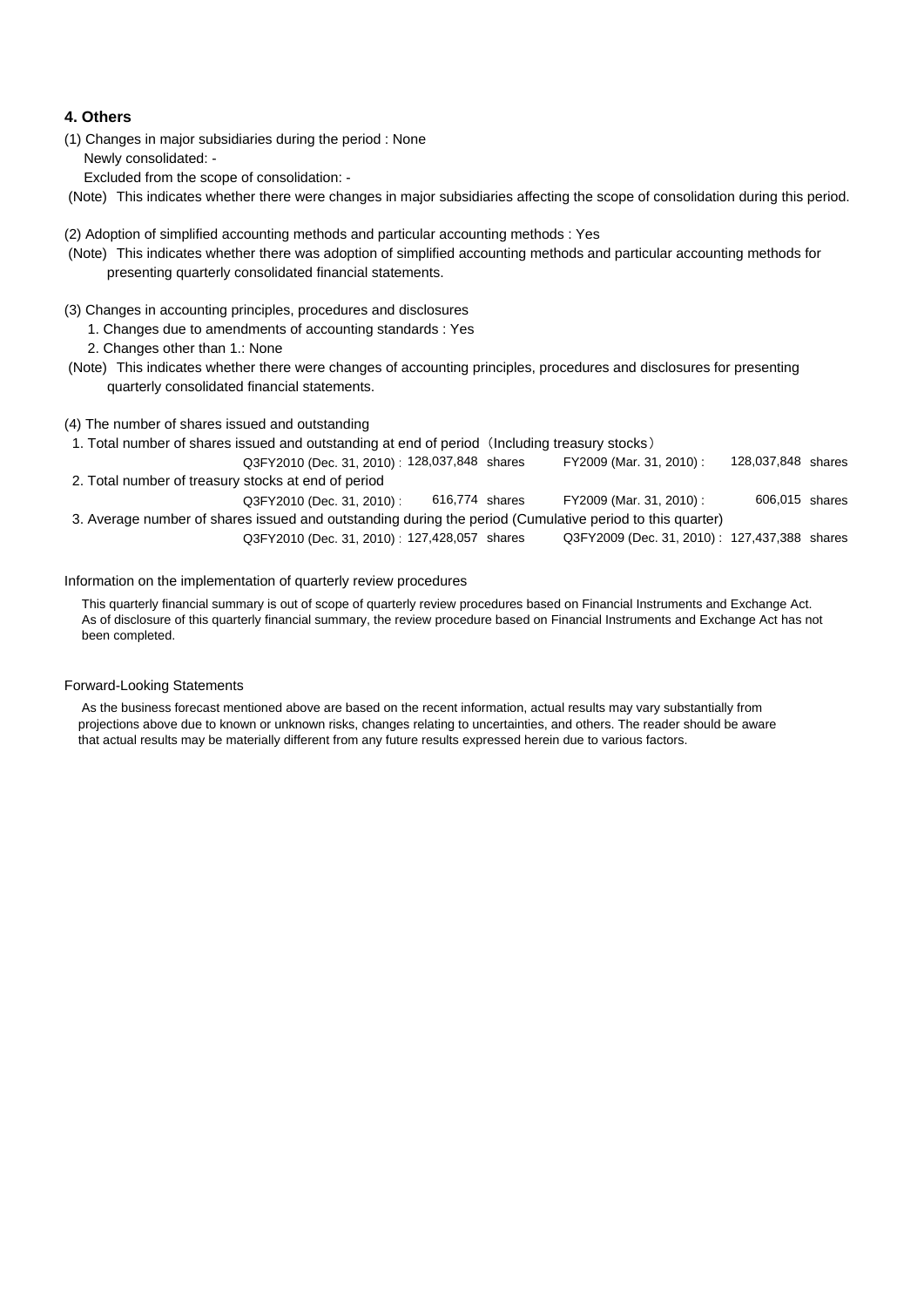# **INDEX**

Page

| 1. Results of Operations (Consolidated)              | $\overline{2}$ |
|------------------------------------------------------|----------------|
| (1) General Overview                                 | $\overline{2}$ |
| (2) Overview by Business Segment                     | 3              |
| 2. Financial Position (Consolidated)                 | 5              |
| (1) Assets, Liabilities and Net Assets               | 5              |
| (2) Summarized Cash Flows                            | 6              |
| 3. Outlook for the Fiscal Year Ending March 31, 2011 | 7              |
| <b>Consolidated Financial Statements</b>             |                |
| <b>Consolidated Balance Sheets</b>                   |                |
| <b>Consolidated Statements of Income</b>             |                |
| <b>Consolidated Statements of Cash Flows</b>         |                |
| <b>Segment Information</b>                           |                |
|                                                      |                |

### **Supplemental Schedule**

Consolidated Quarterly Financial Highlights

Consolidated Quarterly Financial Position

Consolidated Quarterly Segment Information

Anritsu Corporation Supplement of Q3 FY2010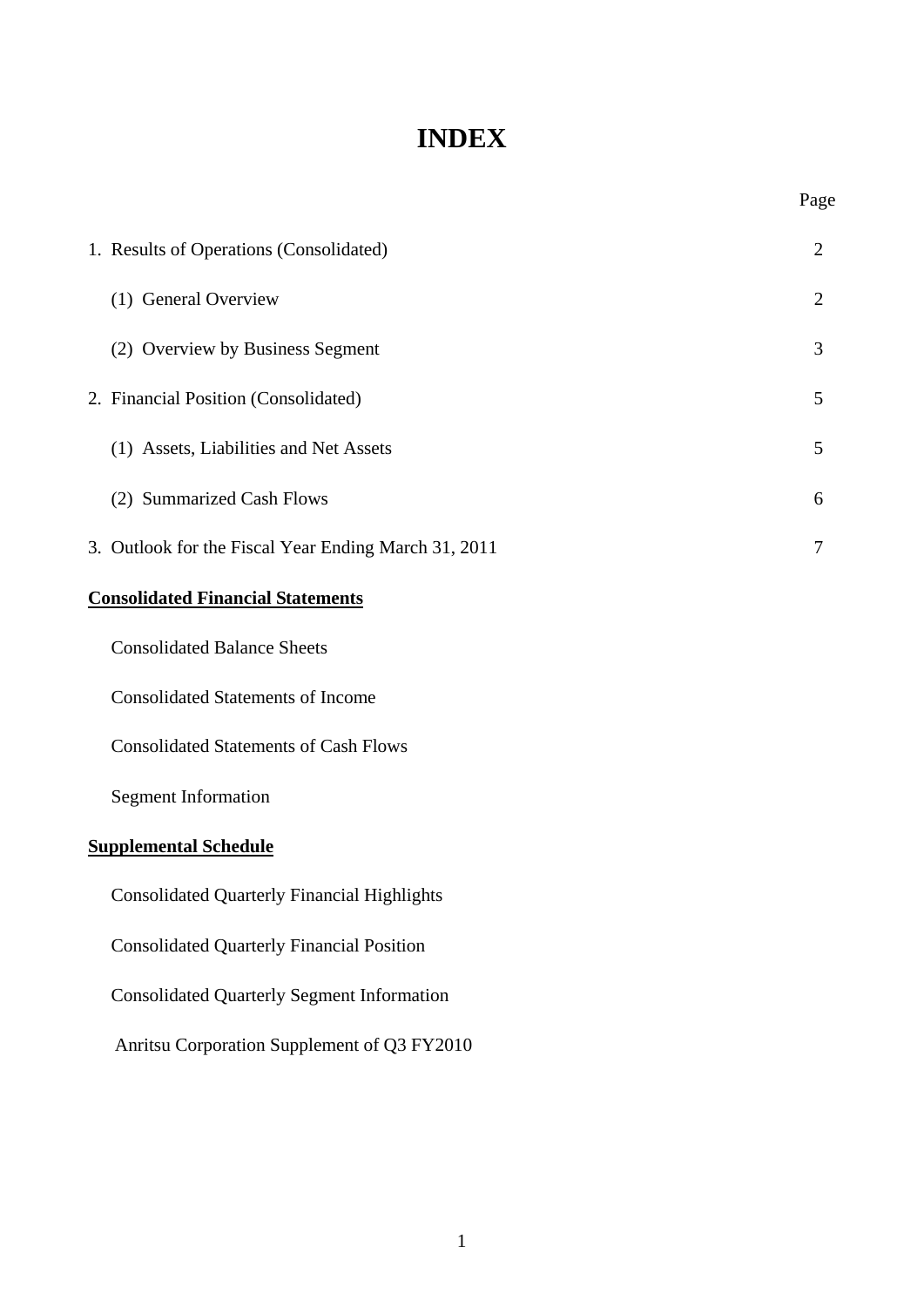### **1. Results of Operations (Consolidated)**

### **(1) General Overview**

|                         | Nine Months Ended December 31, | (Millions of yen) |                       |  |
|-------------------------|--------------------------------|-------------------|-----------------------|--|
|                         | 2009                           | <b>2010</b>       | Change                |  |
| Orders                  | 55,459                         | 56,320            | $+860$<br>$+1.6%$     |  |
| Backlog of orders       | 17,541                         | 17,112            | $-429$<br>$-2.4%$     |  |
| Net sales               | 50,071                         | 53,930            | $+7.7\%$<br>$+3,858$  |  |
| Operating income (loss) | 1,873                          | 4,310             | $+130.1%$<br>$+2.437$ |  |
| Ordinary income (loss)  | 1,003                          | 2,915             | $+190.5%$<br>$+1.912$ |  |
| Net income (loss)       | 191                            | 2,188             | $+1.997 +1.043.1%$    |  |

During the third quarter of the fiscal year ending March 31, 2011 (the nine months ended December 31, 2010), although uncertainty about the economic outlook grew temporarily due to factors including a lack of credit confidence in Europe resulting from the Greek financial crisis as well as concerns about economic slowdown in the United States, the global economy made a moderate recovery overall centered on economic growth in emerging countries. In Japan, economic recovery slackened as a result of the global economic slowdown and the appreciation of the yen, as well as the end of a cycle of government stimulus.

In the field of communication networks, construction of integrated wireline and wireless network environments and the shift to broadband networks have led to the development of diverse services using these networks. The development of new technologies and services has precipitated a wave of change in new demand that has spurred business restructuring and mergers and acquisitions among existing companies while expanding new markets for smartphones, tablet handsets and cloud computing, creating new markets and giving rise to new market players. Against this background, in the field of mobile communications, in December 2010 major telecom operators in Japan and the United States launched commercial services with Long Term Evolution (LTE), which will become a worldwide platform for next-generation mobile phones, and investment in the development of LTE is beginning in earnest as leading telecom operators move toward the launch of commercial LTE services for anticipated demand in 2011 and beyond. In China, which has the world's largest mobile phone subscriber base, as well as in India, infrastructure is being upgraded for the expansion of third-generation (3G) mobile services.

Amid these expanding business opportunities, the Anritsu Group continued to work energetically to achieve its initial management targets. In the core Test and Measurement segment, Anritsu focused on increasing sales by bringing new products to market. Anritsu also worked on measures to improve profitability and competitiveness, including strengthening the Company's development framework by establishing development bases in Romania and enhancing the sales framework in Japan and overseas.

During the third quarter of the fiscal year ending March 31, 2011, demand was firm, centered on measuring instruments for the mobile phone market in the core Test and Measurement segment. Orders increased 1.6 percent compared with the same period of the previous fiscal year to 56,320 million yen, net sales increased 7.7 percent to 53,930 million yen and operating income increased 130.1 percent to 4,310 million yen. Ordinary income increased 190.5 percent to 2,915 million yen, and net income was 2,188 million yen, approximately 11.4 times the amount for the same period of the previous fiscal year.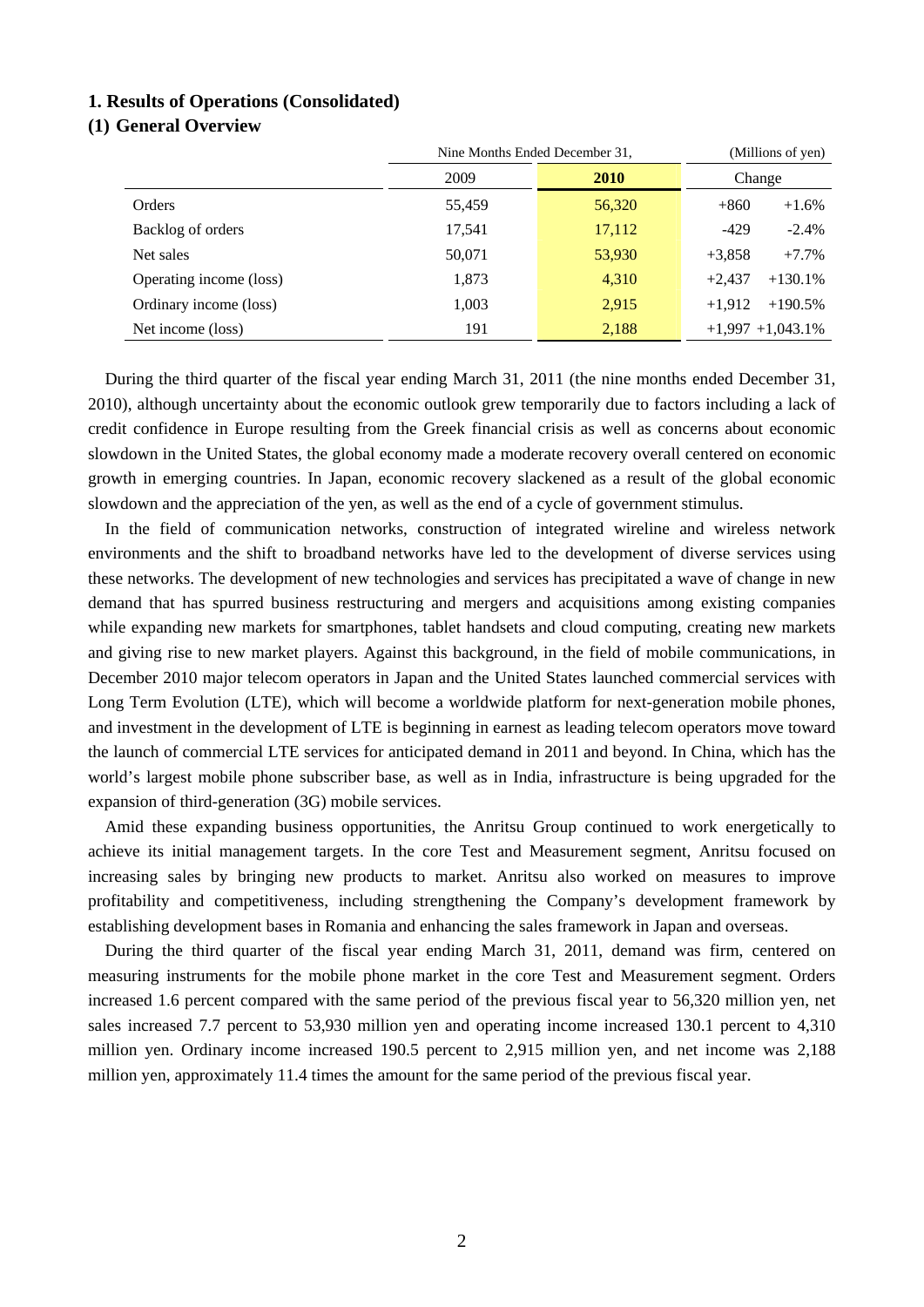#### **(2) Overview by Business Segment**

### *1. Test and Measurement*

|                         | Nine Months Ended December 31, | (Millions of yen) |                       |  |
|-------------------------|--------------------------------|-------------------|-----------------------|--|
|                         | 2009                           | <b>2010</b>       | Change                |  |
| Net sales               | 34,240                         | 37,853            | $+3.612$<br>$+10.5\%$ |  |
| Operating income (loss) | 914                            | 3,632             | $+2.718$ $+297.4\%$   |  |

This segment develops, manufactures and sells measuring instruments and systems for a variety of communications applications, including IP network and mobile communications, RF/microwave and millimeter wave communications, and service assurance, to telecom operators, manufacturers of related equipment, and maintenance and installation companies around the world.

During the third quarter of the fiscal year ending March 31, 2011, demand was firm for measuring instruments for the mobile phone market, centered on products used in the development of LTE, which will become a worldwide platform for next-generation mobile phones, as well as products used in handset production. Demand for measuring instruments in Japan's electronics market was weak, but demand in the Americas was strong, centered on measuring instruments for construction and maintenance of network infrastructure.

As a result, segment sales increased 10.5 percent compared with the same period of the previous fiscal year to 37,853 million yen, and operating income increased 297.4 percent to 3,632 million yen.

#### *2. Information and Communications*

|                         | Nine Months Ended December 31, | (Millions of yen) |        |          |
|-------------------------|--------------------------------|-------------------|--------|----------|
|                         | 2009                           | <b>2010</b>       | Change |          |
| Net sales               | 2,120                          | 1,685             | -434   | $-20.5%$ |
| Operating income (loss) | (657)                          | (640)             | $+17$  | $-$ %    |

The Information and Communications business carries out development, manufacturing and sale of video monitoring systems, telemeters and other public works information systems for delivery to Japanese government and municipal offices, including the Ministry of Land, Infrastructure, Transport and Tourism, and video distribution solutions and network bandwidth controller for Internet service providers and other customers.

It is easily influenced by the budgets of the national and local governments because a high proportion of its sales are for delivery to the government market. In addition, because of the connection with customers' budget implementation periods, approximately 50 percent of sales tend to be concentrated in the fourth quarter.

During the third quarter of the fiscal year ending March 31, 2011, demand for bandwidth controllers, primarily for the networks of financial institutions, was firm. However, demand from the government market was weak due to the impact of factors including reduced public works budgets. As a result, segment sales decreased 20.5 percent compared with the same period of the previous fiscal year to 1,685 million yen, and operating loss was 640 million yen, compared with operating loss of 657 million yen in the same period of the previous fiscal year.

The Information and Communications business is conducted by Anritsu Networks Co., Ltd., a wholly owned subsidiary of the Company.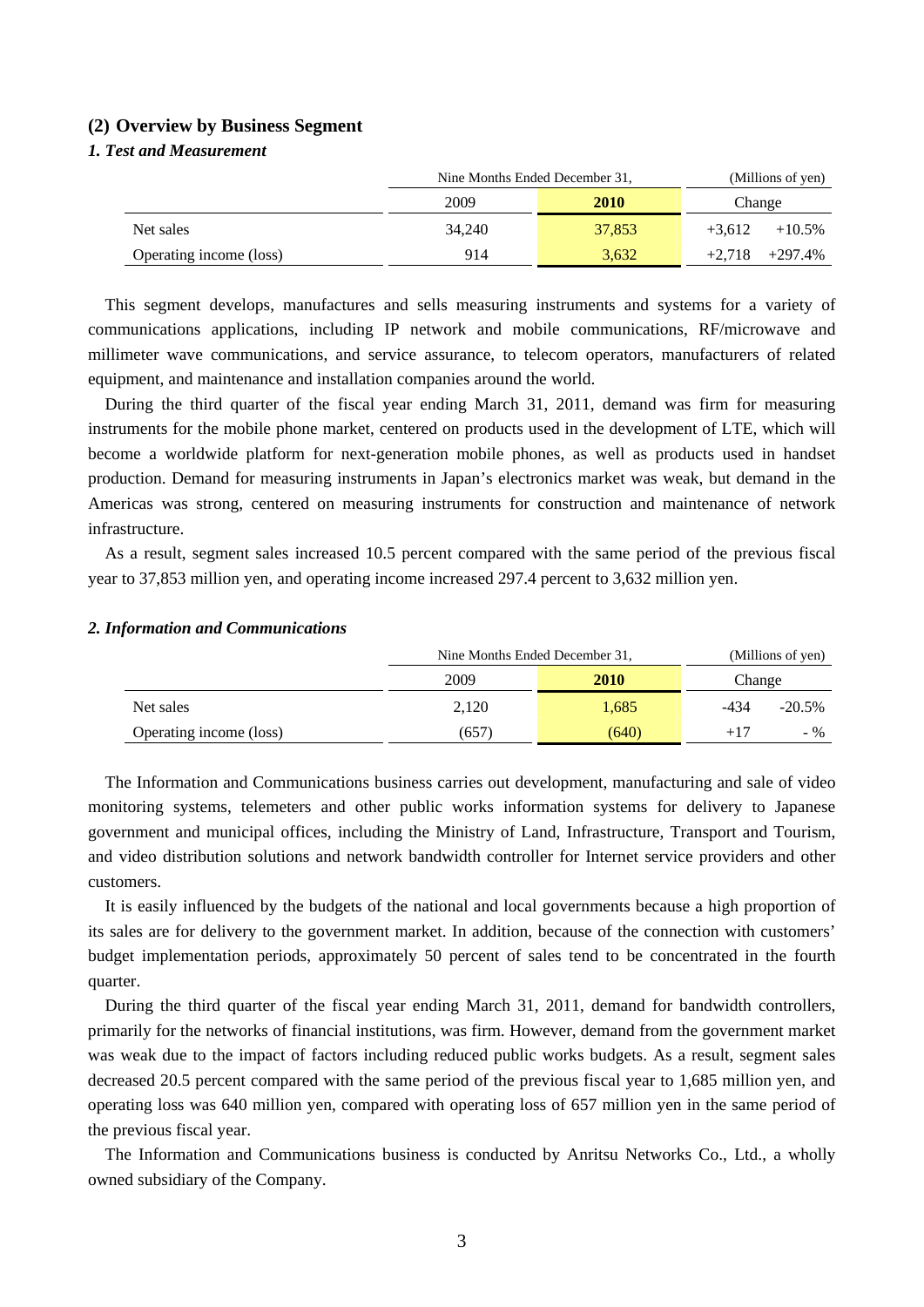### *3. Industrial Automation*

|                         | Nine Months Ended December 31, | (Millions of yen) |                    |  |
|-------------------------|--------------------------------|-------------------|--------------------|--|
|                         | 2009                           | <b>2010</b>       | Change             |  |
| Net sales               | 8,058                          | 8.506             | $+448$<br>$+5.6\%$ |  |
| Operating income (loss) | 278                            | 242               | -36<br>$-13.0\%$   |  |

This segment develops, manufactures and sells precision, high-speed industrial machinery, including auto checkweighers, automatic combination weighers and metal detectors for production management and quality management systems in the food, pharmaceutical and cosmetics industries.

During the third quarter of the fiscal year ending March 31, 2011, overall demand for food inspection systems was firm, including in Asia and the Americas. As a result, segment sales increased 5.6 percent compared with the same period of the previous fiscal year to 8,506 million yen, and operating income decreased 13.0 percent to 242 million yen.

The Industrial Automation business is conducted by Anritsu Industrial Solutions Co., Ltd., a wholly owned subsidiary of the Company.

### *4. Others*

|                         | Nine Months Ended December 31, | (Millions of yen) |                     |  |
|-------------------------|--------------------------------|-------------------|---------------------|--|
|                         | 2009                           | 2010              | Change              |  |
| Net sales               | 5,652                          | 5,885             | $+232$<br>$+4.1%$   |  |
| Operating income (loss) | .786                           | 1.433             | $-352$<br>$-19.8\%$ |  |

The Others segment comprises devices, precision measurement, logistics, welfare services, real estate leasing and other businesses.

During the third quarter of the fiscal year ending March 31, 2011, demand in the precision measurement business began to recover, but was weak. In the device business, demand was firm overall despite a cyclical decrease in demand from optical communications markets, which had been a cornerstone of sales growth. As a result, segment sales increased 4.1 percent compared with the same period of the previous fiscal year to 5,885 million yen, and operating income decreased 19.8 percent to 1,433 million yen.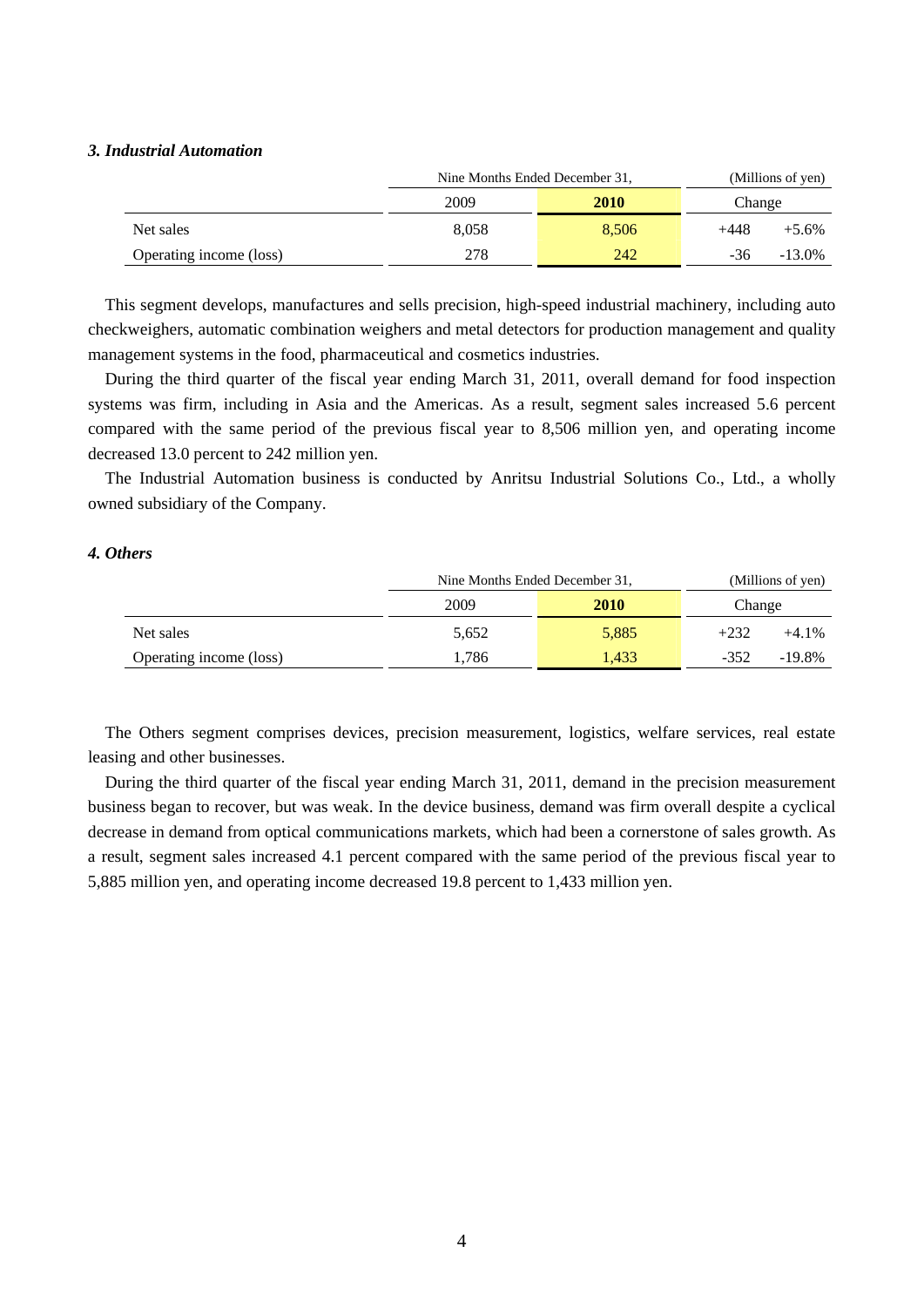### **2. Financial Position (Consolidated)**

### **(1) Assets, Liabilities and Net Assets**

|                       |                |                   | (1)      |
|-----------------------|----------------|-------------------|----------|
|                       | March 31, 2010 | December 31, 2010 | Change   |
| Total assets          | 101,188        | 107,637           | $+6.449$ |
| Liabilities           | 63,514         | 68,857            | $+5,343$ |
| Net assets            | 37.674         | 38,780            | $+1,106$ |
| Interest-bearing debt | 42,274         | 46,841            | $+4,566$ |

 $(M)$ llions of yen)

Assets, liabilities and net assets at the end of the third quarter were as follows.

### *1. Assets*

Total assets increased 6,449 million yen compared with the end of the previous fiscal year to 107,637 million yen. This was due to a net increase in current assets. While notes and accounts receivable – trade decreased, cash and deposits and inventories increased.

#### *2. Liabilities*

Total liabilities increased 5,343 million yen compared with the end of the previous fiscal year to 68,857 million yen. Main factors in the change were a decrease in current liabilities due to the redemption on maturity of 7,024 million yen of bonds with subscription rights to shares, and a 10,000 million yen increase in noncurrent liabilities due to the issue of bonds with subscription rights to shares.

### *3. Net Assets*

Total net assets increased 1,106 million yen compared with the end of the previous fiscal year to 38,780 million yen.

As a result, the ratio of equity capital was 36.0 percent, compared with 37.2 percent at the end of the previous fiscal year. Interest-bearing debt, excluding lease obligations, was 46,841 million yen, compared with 42,274 million yen at the end of the previous fiscal year.

The net debt-to-equity ratio was 0.26, compared with 0.43 times at the end of the previous fiscal year, and the debt-to-equity ratio was 1.21, compared with 1.12 times at the end of the previous fiscal year.

*(Notes)* 

*Net debt-to-equity ratio: (Interest-bearing debt – cash and cash equivalents) / Equity Capital Debt-to-equity ratio: Interest-bearing debt / Equity Capital*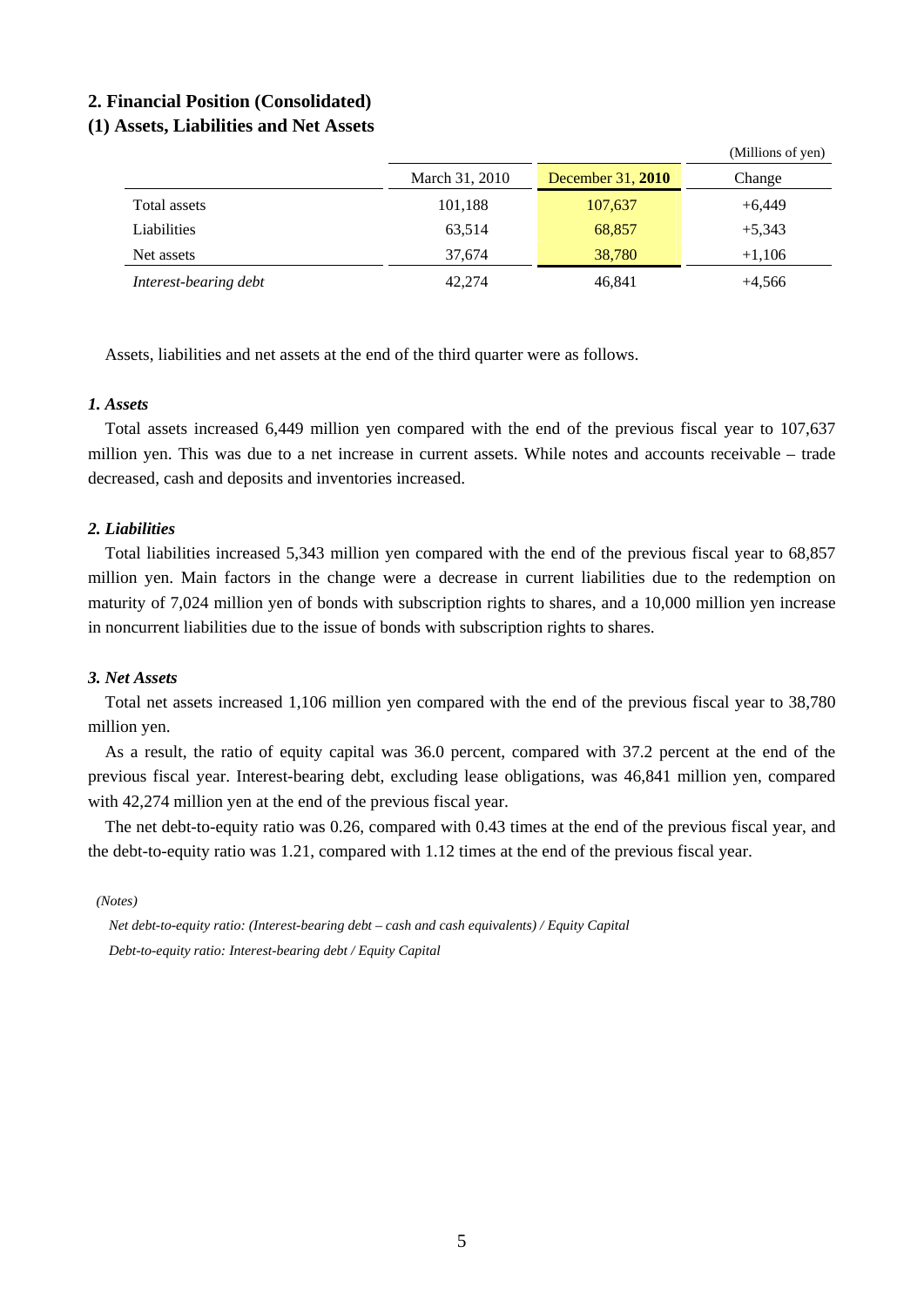### **(2) Summarized Cash Flows**

|                                            | Nine Months Ended December 31, | (Millions of yen) |          |
|--------------------------------------------|--------------------------------|-------------------|----------|
|                                            | 2009                           | <b>2010</b>       | Change   |
| Cash flows from operating activities       | 6,074                          | 7,497             | $+1,423$ |
| Cash flows from investing activities       | (225)                          | (916)             | $-691$   |
| Cash flows from financing activities       | 3,072                          | 4,290             | $+1,218$ |
| Cash and cash equivalents at end of period | 27,347                         | 36,779            | $+9,432$ |
| Free cash flow                             | 5,849                          | 6,580             | $+731$   |

In the third quarter of the fiscal year ending March 31, 2011 (the nine months ended December 31, 2010), cash and cash equivalents (hereafter, "net cash") increased 10,509 million yen compared with the end of the previous fiscal year to 36,779 million yen.

Free cash flow, the sum of cash flows from operating activities and cash flows from investing activities, was positive 6,580 million yen (compared with positive 5,849 million yen in the same period of the previous fiscal year).

Conditions and factors for each category of cash flow for the third quarter period are as follows.

#### *1. Cash Flows from Operating Activities*

Net cash provided by operating activities was 7,497 million yen (in the same period of the previous fiscal year, operating activities provided net cash of 6,074 million yen).

Primary factors were income before income taxes, as well as progress in collecting accounts receivable – trade booked in the previous fiscal year.

Depreciation and amortization was 1,902 million yen, a decrease of 315 million yen compared with the same period of the previous fiscal year.

#### *2. Cash Flows from Investing Activities*

Net cash used in investing activities was 916 million yen (in the same period of the previous fiscal year, investing activities used net cash of 225 million yen).

This was primarily due to acquisition of property, plant and equipment, which used cash totaling 810 million yen, a decrease of 131 million yen compared with the same period of the previous fiscal year.

Investing activities provided net cash in the same period of the previous fiscal year due to proceeds from sales of investment securities.

#### *3. Cash Flows from Financing Activities*

Net cash provided by financing activities was 4,290 million yen (in same period of the previous fiscal year, financing activities provided net cash of 3,072 million yen).

 Primary factors were the redemption of 7,024 million yen of bonds with subscription rights to shares, as well as the issue on September 28, 2010 of 10,000 million yen in euro-yen convertible bonds maturing in 2015.

In the same period of the previous fiscal year, the Anritsu Group recorded 7,000 million yen in repayment of long-term loans payable and 12,000 million yen in proceeds from long-term loans payable through a syndicated loan, in addition to payments of 7,913 million yen for the repurchase at par value and cancellation of bonds with subscription rights to shares.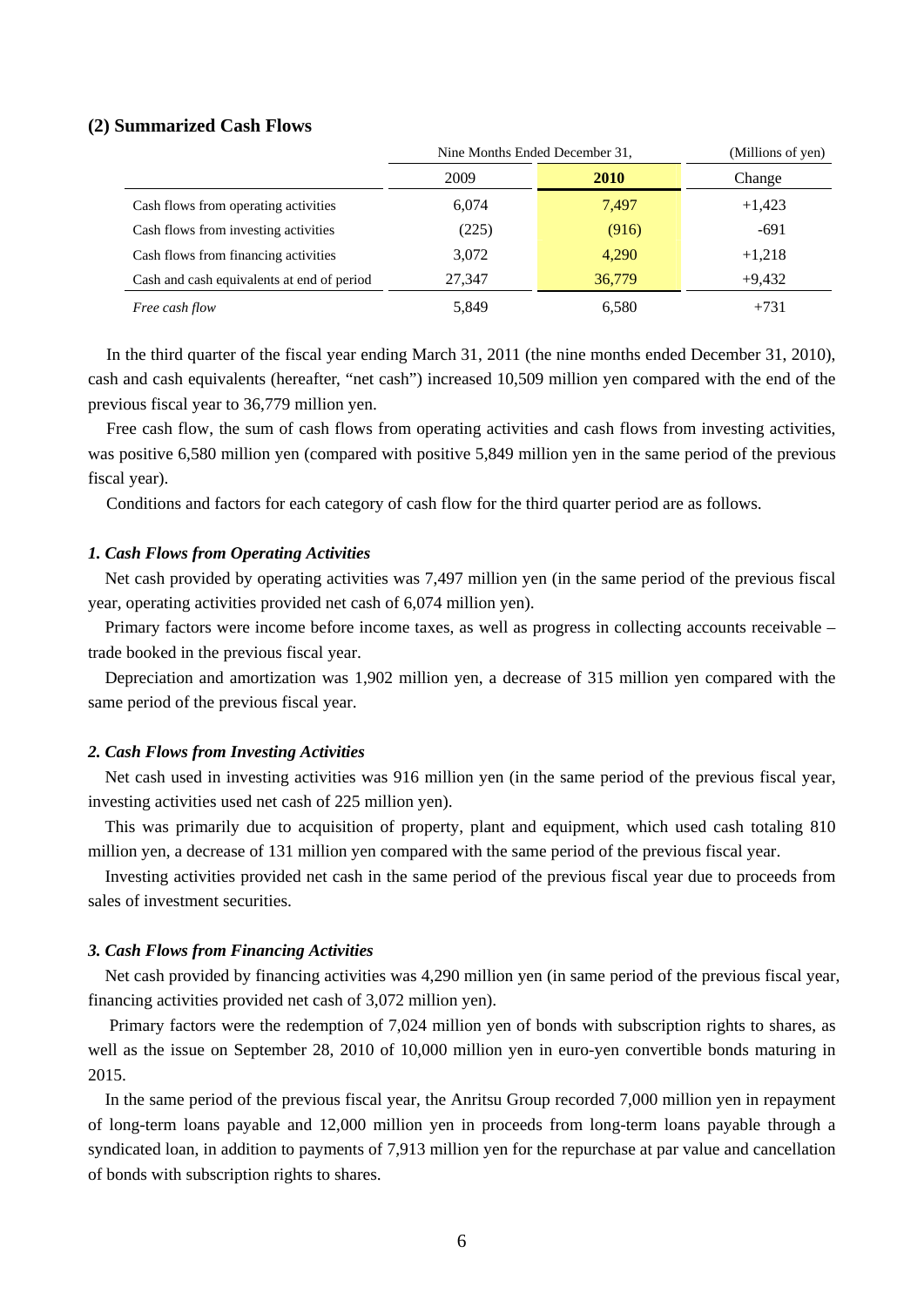### **3. Outlook for the Fiscal Year Ending March 31, 2011**

The business forecast for the fiscal year ending March 31, 2011 appears on page 8. The full-year business forecast and the year-end dividend forecast announced on October 27, 2010 have been revised.

#### *Revision of Business Forecast*

In the core Test and Measurement business, demand was lower than expected for measuring instruments for the electronics market in Japan, although demand is expected to be firm overall for measuring instruments for the mobile phone market.

For net sales, although sales are expected to increase in the Test and Measurement business, there is no change in the previously announced forecast due to an expected decrease in sales to the government market in the Information and Communications business.

Regarding profits, the effect of increased earnings and an improved cost of sales ratio are expected in the core Test and Measurement business based on results through the third quarter. As a result, operating income, ordinary income and net income have been revised upward.

#### *Revision of Dividend Forecast*

Providing returns to shareholders is one of Anritsu's management policies. The Company's basic policy regarding allocation of profit is to pay dividends from retained earnings while giving comprehensive consideration to various factors including the operating environment and the results outlook for the next fiscal year and thereafter, in order to increase the ratio of dividends on consolidated equity (DOE) to reflect the level of consolidated net income. Together with the revision of the Company's business forecast for the full fiscal year, Anritsu is revising the forecast of 4 yen per share for the year-end dividend upward by 1 yen per share, to 5 yen per share. As a result, dividends for the year are forecast to total 7 yen per share, including the 2 yen per share interim dividend.

### **Revised forecasts of consolidated operating results for the fiscal year ending March 31, 2011 (April 1, 2010 to March 31, 2011)**

|                                                                      |           |                                     |                                    | (Millions of yen) |
|----------------------------------------------------------------------|-----------|-------------------------------------|------------------------------------|-------------------|
|                                                                      | Net sales | Operating income<br>$(\text{loss})$ | Ordinary income<br>$(\text{loss})$ | Net income (loss) |
| Previously announced forecast (A)<br>(announced on October 27, 2010) | 77,000    | 5,600                               | 4,000                              | 2,500             |
| <b>Revised forecast (B)</b>                                          | 77,000    | 6,500                               | 4,800                              | 3,000             |
| Change $(B - A)$                                                     |           | $+900$                              | $+800$                             | $+500$            |
| Percentage change (%)                                                |           | $+16.1$                             | $+20.0$                            | $+20.0$           |
| (Reference) Results for the fiscal year<br>ended March 31, 2010      | 73.548    | 4,583                               | 3,578                              | 385               |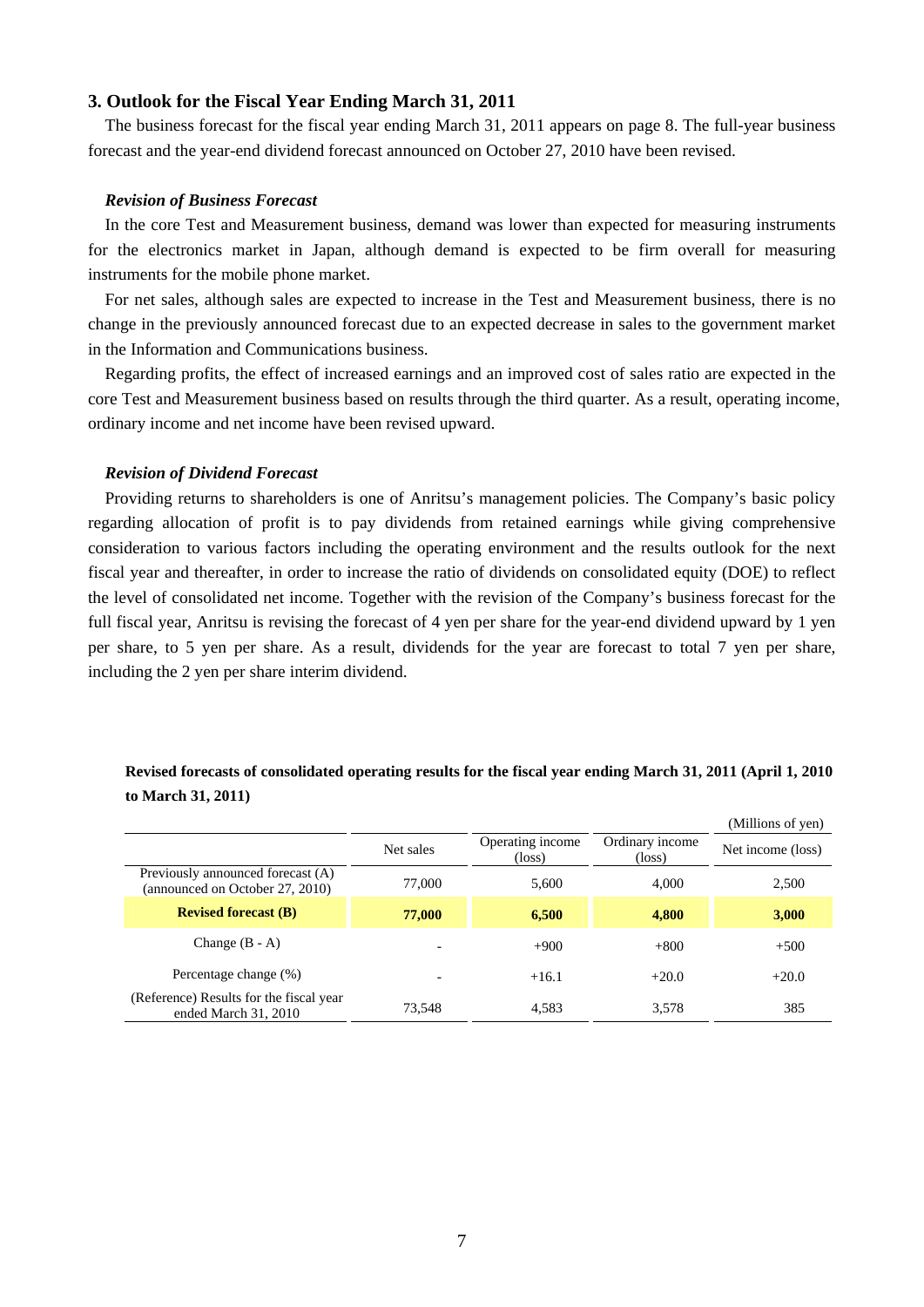### BUSINESS FORECAST FOR THE FISCAL YEAR ENDING MARCH 31, 2011 (Consolidated)

|                         | (Millions of yen) |
|-------------------------|-------------------|
|                         | <b>FY2010</b>     |
| Net sales               | 77,000            |
| Operating income (loss) | 6,500             |
| Ordinary income (loss)  | 4,800             |
| Net income (loss)       | 3,000             |
|                         |                   |

Assumed exchange rate**:** 1US\$=85Yen

#### **(For Reference)**

### **SEGMENT INFORMATION**

| <i>(VILLITIOILS OF YELL)</i> |                              |                                                               |         |        |                                                                         |        |                                                        |                                                        |         |
|------------------------------|------------------------------|---------------------------------------------------------------|---------|--------|-------------------------------------------------------------------------|--------|--------------------------------------------------------|--------------------------------------------------------|---------|
|                              |                              | $1st$ half of FY2009<br>From Apr. 1, 2009<br>To Sep. 30, 2009 |         |        | 1 <sup>st</sup> half of FY2010<br>From Apr. 1, 2010<br>To Sep. 30, 2010 |        | <b>FY2009</b><br>From Apr. 1, 2009<br>To Mar. 31, 2010 | <b>FY2010</b><br>From Apr. 1, 2010<br>To Mar. 31, 2011 |         |
|                              |                              |                                                               | %Change |        | %Change                                                                 |        | %Change                                                |                                                        | %Change |
| <b>Net sales</b>             |                              | 33,764                                                        | $-24.0$ | 36,617 | $+8.4$                                                                  | 73,548 | $-12.4$                                                | 77,000                                                 | $+4.7$  |
|                              | <b>Business segment</b>      |                                                               |         |        |                                                                         |        |                                                        |                                                        |         |
|                              | <b>Test and Measurement</b>  | 23,035                                                        | $-27.5$ | 25,283 | $+9.8$                                                                  | 48,270 | $-16.0$                                                | 52,000                                                 | $+7.7$  |
|                              | Info. and Comm.              | 1,096                                                         | $-19.2$ | 1,024  | $-6.6$                                                                  | 5,306  | $+2.0$                                                 | 5,000                                                  | $-5.8$  |
|                              | <b>Industrial Automation</b> | 5,846                                                         | $-18.3$ | 6,290  | $+7.6$                                                                  | 11,641 | $-10.3$                                                | 12,500                                                 | $+7.4$  |
|                              | Others                       | 3,786                                                         | $-8.3$  | 4,019  | $+6.2$                                                                  | 8,329  | $+0.2$                                                 | 7,500                                                  | $-10.0$ |
| <b>Market</b>                |                              |                                                               |         |        |                                                                         |        |                                                        |                                                        |         |
|                              | Japan                        | 15,158                                                        | $-13.5$ | 14,465 | $-4.6$                                                                  | 33,490 | $-10.6$                                                | 33,500                                                 | $+0.0$  |
|                              | Overseas                     | 18,606                                                        | $-30.8$ | 22,152 | $+19.1$                                                                 | 40,058 | $-13.8$                                                | 43,500                                                 | $+8.6$  |
|                              | Americas                     | 6,102                                                         | $-36.8$ | 9,348  | $+53.2$                                                                 | 13,967 | $-14.7$                                                | 18,500                                                 | $+32.5$ |
|                              | <b>EMEA</b>                  | 6,089                                                         | $-27.8$ | 5,299  | $-13.0$                                                                 | 12,462 | $-16.2$                                                | 10,500                                                 | $-15.7$ |
|                              | Asia and Others              | 6,414                                                         | $-27.1$ | 7,504  | $+17.0$                                                                 | 13,628 | $-10.6$                                                | 14,500                                                 | $+6.4$  |

(Note) EMEA**:** Europe, Middle East and Africa

(Note)

 *Statements made in these materials with respect to Anritsu's current plans, strategies and beliefs that are not historical fact are forward-looking statements of future business results or other forward-looking projections pertinent to the business of Anritsu. These descriptions are based on assumptions and judgments made by Anritsu's management from information currently available, and include certain risks and uncertain factors. Actual business results are the outcome of a number of unknown variables, and may substantially differ from the figures projected herein. Furthermore, Anritsu disclaims any obligation, unless required by law, to update or revise any forward-looking statements as a result of new information, future events or otherwise.*

*Factors which may affect the actual business results include but are not limited to the economic situation in the geographic areas where Anritsu conducts business, including but not limited to Japan, Americas, Europe, and Asia, pressure on prices due to trends in demand for Anritsu's products and services or to increased competition, Anritsu's ability to continue supplying products and services that are accepted by customers in a highly competitive market environment, and currency exchange rates.*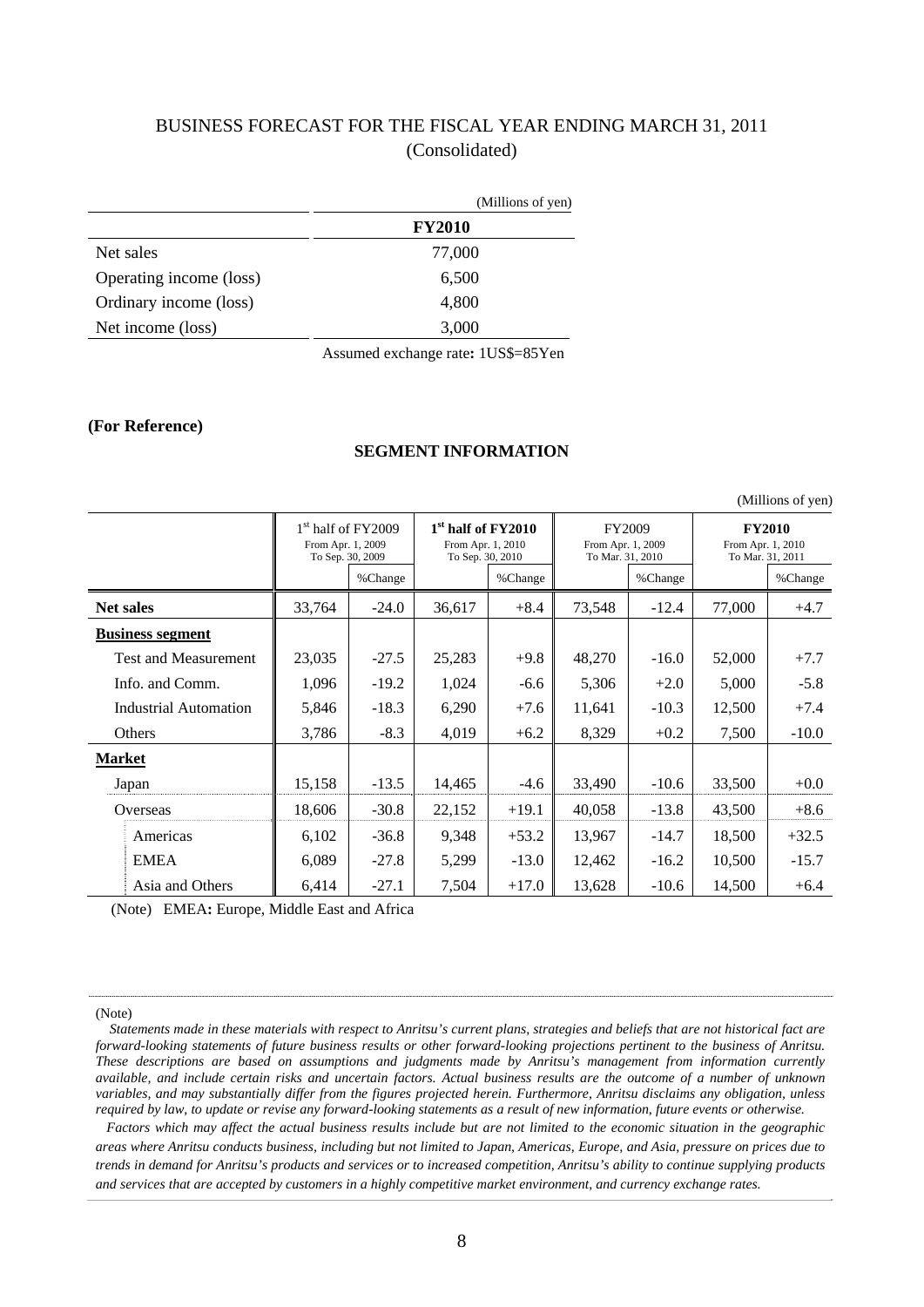### Consolidated Balance Sheets

|                                           |                             |                         |                             |             | (Unit: Millions of yen; round down)                            |                             |                         |                             |             |
|-------------------------------------------|-----------------------------|-------------------------|-----------------------------|-------------|----------------------------------------------------------------|-----------------------------|-------------------------|-----------------------------|-------------|
|                                           | Assets                      |                         |                             |             |                                                                | Liabilities and Net assets  |                         |                             |             |
|                                           | Q3 FY2009<br>as of 12.31.09 | FY2009<br>as of 3.31.10 | Q3 FY2010<br>as of 12.31.10 | $(B) - (A)$ |                                                                | Q3 FY2009<br>as of 12.31.09 | FY2009<br>as of 3.31.10 | Q3 FY2010<br>as of 12.31.10 | $(B) - (A)$ |
|                                           |                             | (A)                     | (B)                         |             |                                                                |                             | (A)                     | (B)                         |             |
| <b>Assets</b>                             | 103,793                     | 101,188                 | 107,637                     |             | 6,449 Liabilities                                              | 66,454                      | 63,514                  | 68,857                      | 5,343       |
| <b>Current assets</b>                     | 69,502                      | 67,749                  | 76,705                      | 8,956       | <b>Current liabilities</b>                                     | 31,091                      | 27,813                  | 23,525                      | (4, 288)    |
| Cash and deposits                         | 26,847                      | 26,269                  | 36,479                      | 10,209      | Notes and accounts payable-trade                               | 5,310                       | 5,296                   | 5,470                       | 173         |
| Notes and accounts receivable-trade       | 16,893                      | 21,012                  | 15,837                      | (5, 174)    | Short-term loans payable                                       | 7,281                       | 4,150                   | 5,941                       | 1,790       |
| Investment securities                     | 499                         |                         | 299                         | 299         | Current portion of bonds with<br>subscription rights to shares | 7,024                       | 7,024                   |                             | (7,024)     |
| [Inventories]                             | [15, 938]                   | [13, 471]               | [16, 890]                   | [3, 419]    | Income taxes payable                                           | 1,015                       | 1,058                   | 967                         | (90)        |
| Finished goods                            | 5,277                       | 5,049                   | 6,358                       | 1,308       | Provision for directors' bonuses                               |                             | 15                      |                             | (15)        |
| Work in process                           | 5,260                       | 3,804                   | 5,486                       | 1,681       | Other                                                          | 10,460                      | 10,267                  | 11,146                      | 878         |
| Raw materials                             | 5,400                       | 4,616                   | 5,045                       | 428         | Noncurrent liabilities                                         | 35,362                      | 35,700                  | 45,331                      | 9,631       |
| Deferred tax assets                       | 8,512                       | 6,288                   | 6,234                       | (53)        | Bonds payable                                                  | 10,000                      | 10,000                  | 10,000                      |             |
| Other                                     | 1,059                       | 960                     | 1,221                       | 261         | Bonds with subscription rights to<br>shares                    |                             |                         | 10,000                      | 10,000      |
| Allowance for doubtful accounts           | (247)                       | (253)                   | (257)                       | (4)         | Long-term loans payable                                        | 20,600                      | 21,100                  | 20,900                      | (200)       |
| Noncurrent assets                         | 34,290                      | 33,439                  | 30,931                      | (2,507)     | Lease obligations                                              | 1,722                       | 1,659                   | 1,295                       | (363)       |
| Property, plant and equipment             | 19,483                      | 19,117                  | 17,857                      | (1,259)     | Derferred tax liabilities                                      | 697                         | 598                     | 458                         | (140)       |
| Buildings and structures, net             | 11,884                      | 11,669                  | 10,967                      | (701)       | Provision for retirement benefits                              | 1,670                       | 1,686                   | 1,842                       | 156         |
| Machinery, equipment and vehicles,<br>net | 1,718                       | 1,642                   | 1,381                       | (260)       | Provision for directors' retirement<br>benefits                | 24                          | 15                      | 19                          | 3           |
| Tools, furniture and fixtures, net        | 1,546                       | 1,470                   | 1,277                       | (193)       | Other                                                          | 647                         | 639                     | 815                         | 175         |
| Land                                      | 4,325                       | 4,333                   | 4,230                       | (103)       |                                                                |                             |                         |                             |             |
| Construction in progress                  | 9                           | 0                       | 0                           | (0)         | Net assets                                                     | 37,339                      | 37,674                  | 38,780                      | 1,106       |
| Intangible assets                         | 3,722                       | 3,509                   | 2,970                       |             | (539) Shareholders' equity                                     | 43,999                      | 44,191                  | 46,120                      | 1,928       |
| Goodwill                                  | 3,042                       | 2,882                   | 2,402                       | (480)       | Capital stock                                                  | 14,049                      | 14,049                  | 14,049                      |             |
| Other                                     | 680                         | 626                     | 567                         | (58)        | Capital surplus                                                | 22,999                      | 22,999                  | 22,999                      |             |
| Investments and other assets              | 11,084                      | 10,812                  | 10,103                      | (708)       | Retained earnings                                              | 7,785                       | 7,978                   | 9,912                       | 1,933       |
| Investment securities                     | 912                         | 906                     | 836                         | (70)        | Treasury stock                                                 | (836)                       | (836)                   | (842)                       | (5)         |
| Deferred tax assets                       | 1,411                       | 1,312                   | 1,295                       |             | (17) Valuation and translation adjustments                     | (6,679)                     | (6, 537)                | (7, 359)                    | (822)       |
| Long-term prepaid expenses                | 8,239                       | 8,064                   | 7,602                       | (461)       | Valuation difference on available-for-<br>sale securities      | 102                         | 138                     | 106                         | (32)        |
| Other                                     | 540                         | 530                     | 449                         | (80)        | Deferred gains or losses on hedges                             | (34)                        | (28)                    | (28)                        | 0           |
| Allowance for doubtful accounts           | (20)                        | (1)                     | (79)                        | (78)        | Foreign currency translation<br>adjustment                     | (6,747)                     | (6, 647)                | (7, 437)                    | (790)       |
|                                           |                             |                         |                             |             | Subscription rights to shares                                  | 19                          | 19                      | 19                          |             |
|                                           |                             |                         |                             |             |                                                                |                             |                         |                             |             |
| <b>TOTAL</b>                              | 103,793                     | 101,188                 | 107,637                     | 6,449       | <b>TOTAL</b>                                                   | 103,793                     | 101,188                 | 107,637                     | 6,449       |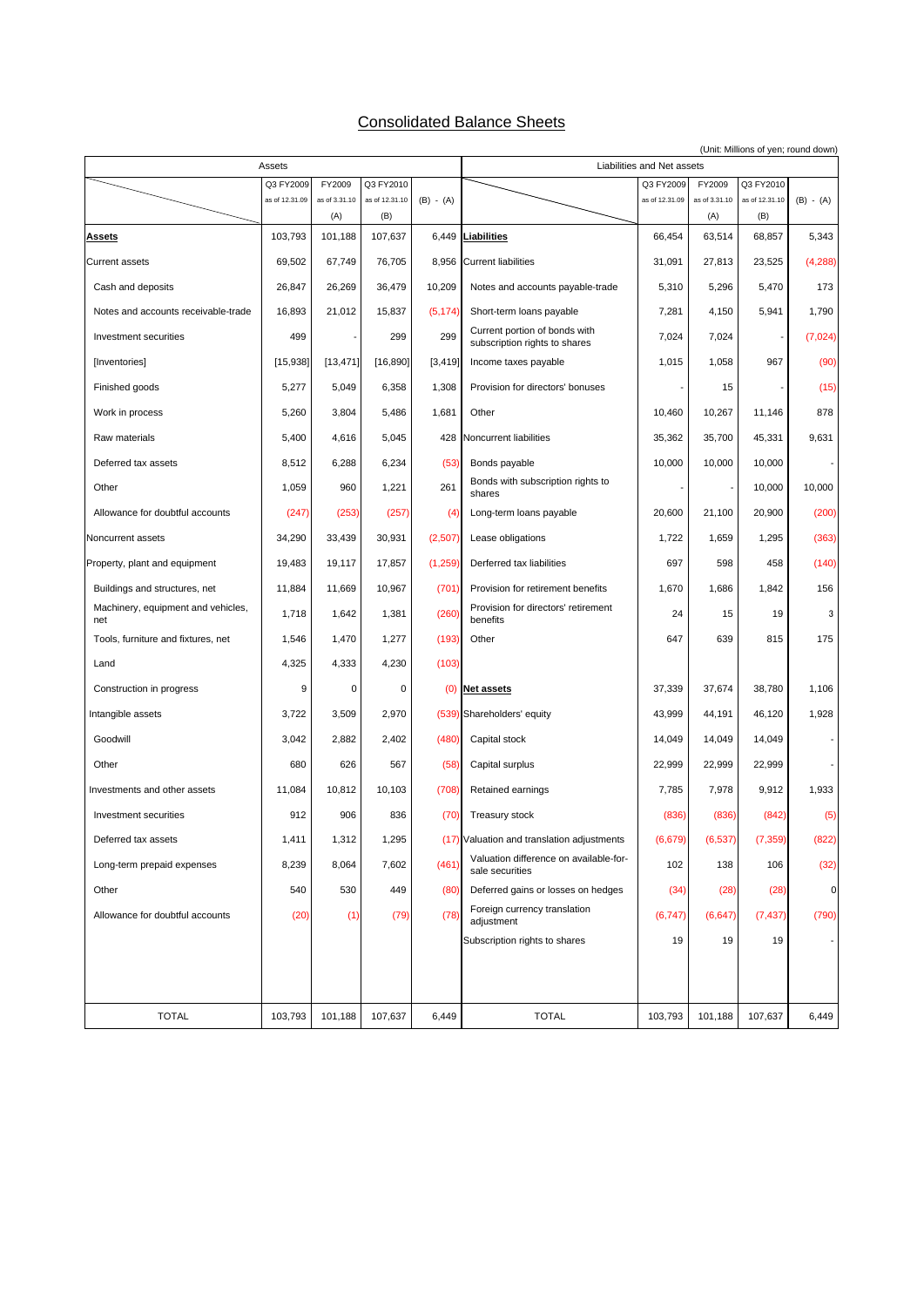### Consolidated Statements of Income

|                                                                                          | (Unit: Millions of yen; round down) |       |                         |        |               |         |                    |                |  |  |
|------------------------------------------------------------------------------------------|-------------------------------------|-------|-------------------------|--------|---------------|---------|--------------------|----------------|--|--|
|                                                                                          | FY2009(9 months)                    |       | FY2010(9 months)        |        |               |         | FY2009             |                |  |  |
|                                                                                          | From April 1, 2009                  |       | From April 1, 2010      |        | Change        |         | From April 1, 2009 |                |  |  |
|                                                                                          | to December 31, 2009(A)             |       | to December 31, 2010(B) |        |               |         | to March 31, 2010  |                |  |  |
|                                                                                          | Amount                              | $\%$  | Amount                  | $\%$   | (B)<br>$-(A)$ | $\%$    | Amount             | $\%$           |  |  |
| <b>Net sales</b>                                                                         | 50,071                              | 100.0 | 53,930                  | 100.0  | 3,858         | 7.7     | 73,548             | 100.0          |  |  |
| Cost of sales                                                                            | 29,147                              | 58.2  | 29,397                  | 54.5   | 249           | 0.9     | 42,707             | 58.1           |  |  |
| <b>Gross profit</b>                                                                      | 20,923                              | 41.8  | 24,533                  | 45.5   | 3,609         | 17.3    | 30,840             | 41.9           |  |  |
| Selling, general and administrative expenses                                             | 19,050                              | 38.1  | 20,222                  | 37.5   | 1,172         | 6.2     | 26,257             | 35.7           |  |  |
| <b>Operating income</b>                                                                  | 1,873                               | 3.7   | 4,310                   | 8.0    | 2,437         | 130.1   | 4,583              | 6.2            |  |  |
| Interest income                                                                          | 58                                  |       | 75                      |        | 16            |         | 73                 |                |  |  |
| Dividends income                                                                         | 24                                  |       | 23                      |        | (0)           |         | 24                 |                |  |  |
| Other                                                                                    | 201                                 |       | 90                      |        | (110)         |         | 216                |                |  |  |
| Non - operating income                                                                   | 284                                 | 0.6   | 189                     | 0.4    | (94)          | $-33.3$ | 314                | 0.4            |  |  |
| Interest expenses                                                                        | 445                                 |       | 542                     |        | 96            |         | 630                |                |  |  |
| Foreign exchange losses                                                                  | 431                                 |       | 843                     |        | 412           |         | 320                |                |  |  |
| Other                                                                                    | 276                                 |       | 197                     |        | (78)          |         | 367                |                |  |  |
| Non - operating expenses                                                                 | 1,153                               | 2.3   | 1,584                   | 3.0    | 430           | 37.4    | 1,319              | 1.7            |  |  |
| Ordinary income                                                                          | 1,003                               | 2.0   | 2,915                   | 5.4    | 1,912         | 190.5   | 3,578              | 4.9            |  |  |
| Gain on sales of noncurrent assets                                                       | 148                                 |       |                         |        | (148)         |         | 148                |                |  |  |
| Gain on sales of investment securities                                                   | 140                                 |       |                         |        | (140)         |         | 140                |                |  |  |
| Gain on retirement by purchase of bonds                                                  | 62                                  |       |                         |        | (62)          |         | 62                 |                |  |  |
| <b>Extraordinary income</b>                                                              | 351                                 | 0.7   |                         |        | (351)         |         | 351                | 0.5            |  |  |
| Loss on adjustment for changes of accounting standard for<br>asset retirment obligations |                                     |       | 68                      |        | 68            |         |                    |                |  |  |
| Loss on valuation of investment securities                                               | 16                                  |       | 0                       |        | (16)          |         | 16                 |                |  |  |
| <b>Extraordinary Loss</b>                                                                | 16                                  | 0.0   | 68                      | 0.1    | 52            | 313.7   | 16                 | 0.1            |  |  |
| Income before income taxes                                                               | 1,337                               | 2.7   | 2,846                   | 5.3    | 1,508         | 112.8   | 3,912              | 5.3            |  |  |
| Income taxes-current                                                                     | 560                                 | 1.1   | 868                     | 1.6    | 307           | 54.9    | 727                | 1.0            |  |  |
| Income taxes-deferred                                                                    | 585                                 | $1.2$ | (210)                   | $-0.4$ | (796)         |         | 2,800              | 3.8            |  |  |
| Income before minority interests                                                         |                                     |       | 2,188                   | 4.1    | 2,188         |         |                    | $\blacksquare$ |  |  |
| <b>Net income</b>                                                                        | 191                                 | 0.4   | 2,188                   | 4.1    | 1,997         |         | 385                | $0.5\,$        |  |  |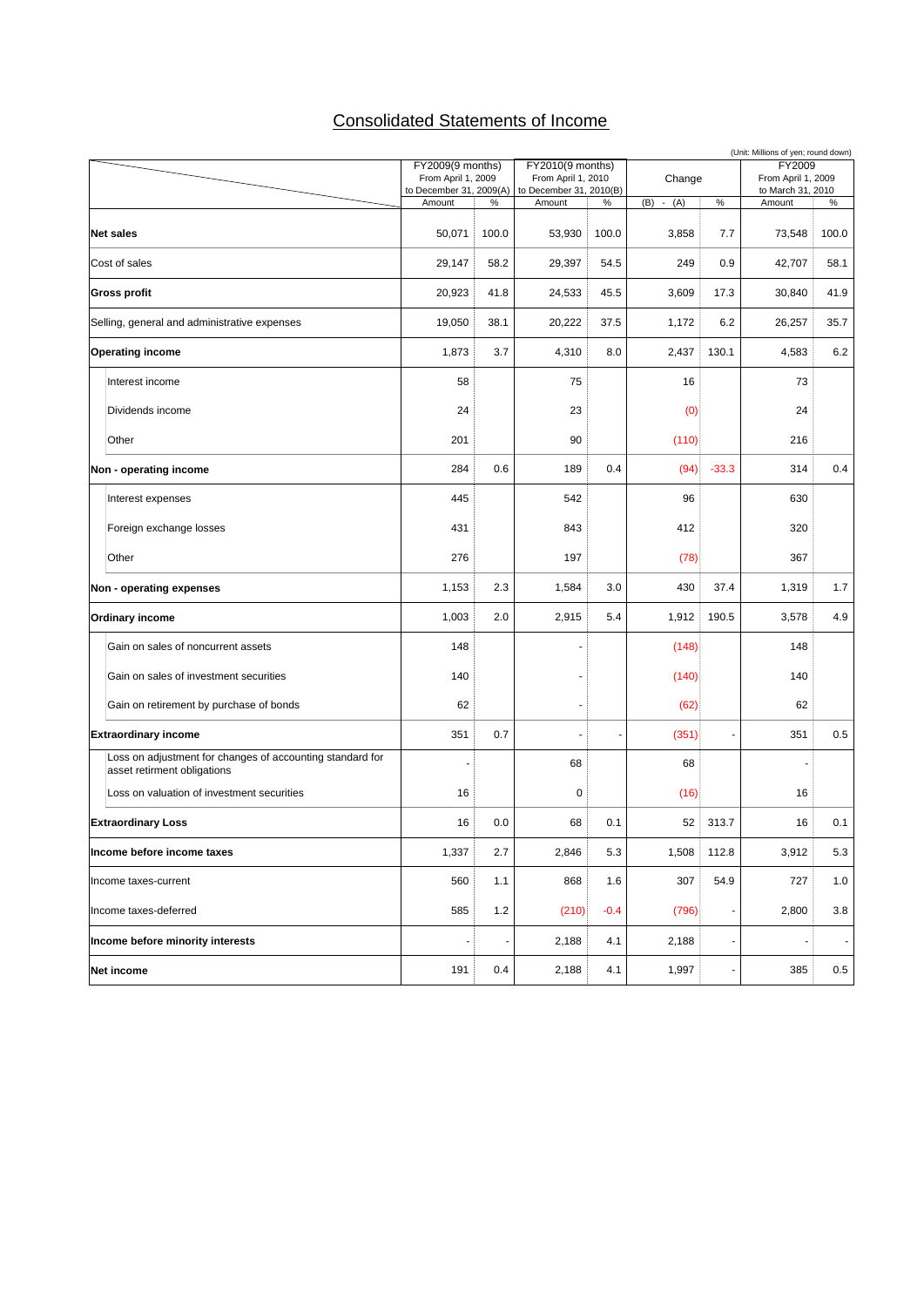### Consolidated Statements of Cash Flows

|                                                                      |                          |                          |                | (Unit: Millions of yen; round down) |
|----------------------------------------------------------------------|--------------------------|--------------------------|----------------|-------------------------------------|
|                                                                      | FY 2009 (9 months)       | FY 2010 (9 months)       | Change         | FY 2009                             |
|                                                                      | From April 1, 2009       | From April 1, 2010       | $(B) - (A)$    | From April 1, 2009                  |
|                                                                      | to December 31, 2009 (A) | to December 31, 2010 (B) |                | to March 31, 2010                   |
| Net cash provided by (used in) operating activities                  |                          |                          |                |                                     |
| Income (Loss) before income taxes                                    | 1,337                    | 2,846                    | 1,508          | 3,912                               |
| Depreciation and amortization                                        | 2,217                    | 1,902                    | (315)          | 2,972                               |
| Amortization of goodwill                                             | 480                      | 480                      | $\mathbf 0$    | 640                                 |
| Increase (Decrease) in allowance for doubtful accounts               | (106)                    | 112                      | 219            | (112)                               |
| Interest and dividends income                                        | (82)                     | (98)                     | (15)           | (97)                                |
| Interest expenses                                                    | 445                      | 542                      | 96             | 630                                 |
| Foreign exchange losses (gains)                                      | (0)                      | $\overline{2}$           | $\overline{2}$ | $\Omega$                            |
| Loss (Gain) on sales of investment securities                        | (140)                    |                          | 140            | (140)                               |
| Loss (Gain) on valuation of investment securities                    | 16                       | 0                        | (16)           | 16                                  |
| Loss (Gain) on sales and retirement of property, plant and equipment | (145)                    | $\overline{7}$           | 152            | (138)                               |
| Decrease (Increase) in notes and accounts receivable - trade         | 3,226                    | 4,248                    | 1,021          | (928)                               |
| Decrease (Increase) of inventories                                   | (1,450)                  | (4,026)                  | (2,576)        | 1,000                               |
| Increase (Decrease) in notes and accounts payable - trade            | 483                      | 755                      | 272            | 470                                 |
| Increase (Decrease) in provision for retirement benefits             | 39                       | 156                      | 116            | 55                                  |
| Decrease (Increase) in prepaid pension costs                         | 75                       | 456                      | 380            | 250                                 |
| Increase (Decrease) in provision for directors' bonuses              | (7)                      | (15)                     | (8)            | 8                                   |
| Decrease (Increase) in consumption taxes refund receivable           | (78)                     | (382)                    | (303)          | (35)                                |
| Increase (Decrease) in accrued consumption taxes                     | (22)                     | 57                       | 80             | 4                                   |
| Other, net                                                           | 8                        | 1,426                    | 1,418          | 35                                  |
| Sub Total                                                            | 6,298                    | 8,471                    | 2,173          | 8,546                               |
| Interest and dividends income received                               | 82                       | 95                       | 12             | 95                                  |
| Interest expenses paid                                               | (283)                    | (370)                    | (86)           | (627)                               |
| Income taxes paid                                                    | (396)                    | (796)                    | (400)          | (424)                               |
| Income taxes refund                                                  | 373                      | 97                       | (276)          | 379                                 |
| Net cash provided by (used in) operating activities                  | 6,074                    | 7,497                    | 1,423          | 7,970                               |
| Net cash provided by (used in) investing activities                  |                          |                          |                |                                     |
| Purchase of property, plant and equipment                            | (942)                    | (810)                    | 131            | (1, 160)                            |
| Proceeds from sales of property, plant and equipment                 | 178                      | 12                       | (165)          | 206                                 |
| Purchase of investment securities                                    | (2)                      | (3)                      | (0)            | (4)                                 |
| Proceeds from sales of investment securities                         | 500                      |                          | (500)          | 500                                 |
| Other, net                                                           | 41                       | (116)                    | (157)          | (40)                                |
| Net cash provided by (used in) investing activities                  | (225)                    | (916)                    | (691)          | (498)                               |
| Net cash provided by (used in) financing activities                  |                          |                          |                |                                     |
|                                                                      |                          |                          |                |                                     |
| Net increase (decrease) in short-term loans payable                  | 128                      | 2,179                    | 2,050          | 25                                  |
| Proceeds from long-term loans payable                                | 16,151                   |                          | (16, 151)      | 21,735                              |
| Repayment of long-term loans payable                                 | (7,000)                  | (200)                    | 6,800          | (15,035)                            |
| Proceeds from issuance of bonds                                      |                          | 10.000                   | 10,000         |                                     |
| Redemption of bonds                                                  |                          | (7,024)                  | (7,024)        |                                     |
| Payments for retirement by purchase of bonds                         | (7, 913)                 |                          | 7,913          | (7, 913)                            |
| Proceeds from sale and leaseback transactions                        | 1,984                    |                          | (1,984)        | 1,984                               |
| Cash dividends paid                                                  |                          | (254)                    | (254)          |                                     |
| Purchase of treasury stock                                           | (3)                      | (6)                      | (2)            | (4)                                 |
| Proceeds from sales of treasury stock                                |                          | 0                        | 0              | 0                                   |
| Other, net                                                           | (276)                    | (404)                    | (128)          | (405)                               |
| Net cash provided by (used in) financing activities                  | 3,072                    | 4,290                    | 1,218          | 386                                 |
| Effect of exchange rate change on cash and cash equivalents          | (112)                    | (361)                    | (249)          | (126)                               |
| Net increase (decrease) in cash and cash equivalents                 | 8,808                    | 10,509                   | 1,700          | 7,731                               |
| Cash and cash equivalents at beginning of period                     | 18,538                   | 26,269                   | 7,731          | 18,538                              |
| Cash and cash equivalents at end of period                           | 27,347                   | 36,779                   | 9,432          | 26,269                              |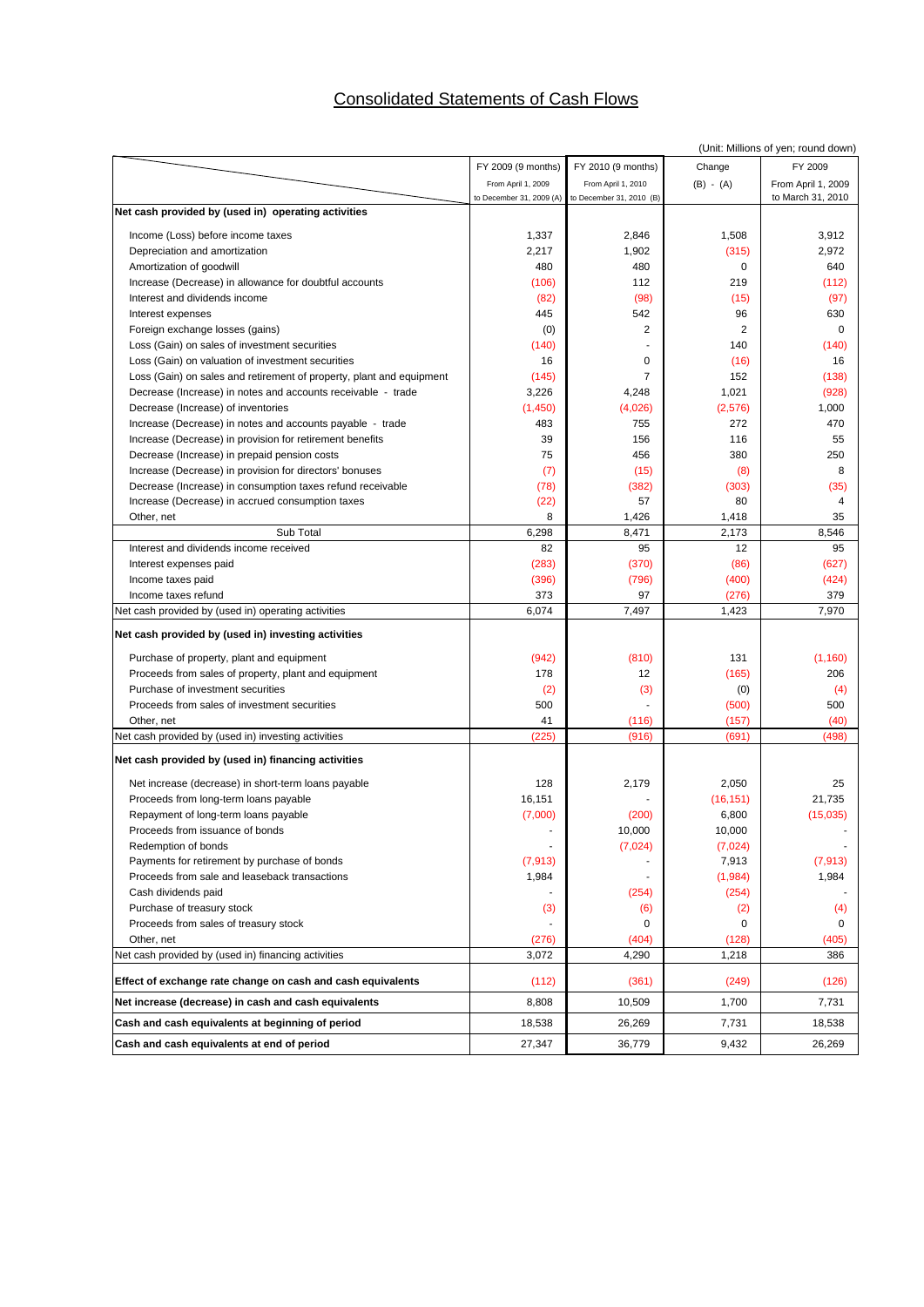### Segment Information

#### **1. Information by industry segment**

**Nine months ended December 31, 2009** (From April 1, 2009 to December 31, 2009) (Unit : Millions of Yen ; round down)

|                   | Test and<br>Measurement | Information and<br>Communications | Industrial<br>Automation | Services and<br>Others | Total  | Elimination or<br>corporate | Consolidated |
|-------------------|-------------------------|-----------------------------------|--------------------------|------------------------|--------|-----------------------------|--------------|
| Net sales:        |                         |                                   |                          |                        |        |                             |              |
| Outside customers | 34.240                  | 2,120                             | 8,058                    | 5,652                  | 50,071 |                             | 50,071       |
| Inter - segment   | 107                     | 39                                |                          | 1.725                  | 1.879  | (1,879)                     |              |
| Total             | 34.347                  | 2,159                             | 8,065                    | 7.377                  | 51.951 | (1, 879)                    | 50,071       |
| Operating income  | 914                     | (657)                             | 278                      | 1.786                  | 2,321  | (448)                       | 1,873        |

(Notes) 1. Segments are classified by the company for internal management purposes.

2. Main products of each industry segment

(1)Test and Measurement …… Measuring instruments for Digital communications and IP network, Optical communications equipment ,

 Mobile communications equipment, RF / microwave and millimeter wave communications equipment /systems, Service assurance

(2)Information and Communications …… Public information systems, Video distribution systems, IP network equipment

(3)Industrial Automation …… Checkweighers, Automatic combination weighers, Inspection equipment

 (4)Services and Others …… Logistics, Welfare related service, Lease on real estate, Corporate administration, Optical devices, Parts manufacturing, Precision measuring instruments and others

#### **2. Information by geographic area**

**Nine months ended December 31, 2009** (From April 1, 2009 to December 31, 2009) (Unit: Millions of Yen ; round down)

|                   | Japan  | Americas | Europe | Asia and<br><b>Others</b> | Total  | Elimination or<br>corporate | Consolidated |
|-------------------|--------|----------|--------|---------------------------|--------|-----------------------------|--------------|
| Net sales:        |        |          |        |                           |        |                             |              |
| Outside customers | 23,989 | 10.350   | 9.214  | 6,515                     | 50.071 |                             | 50,071       |
| Inter-segment     | 7.628  | 4.679    | 1.083  | 289                       | 13,681 | (13,681)                    |              |
| Total             | 31.618 | 15.030   | 10,298 | 6,805                     | 63,753 | (13,681)                    | 50,071       |
| Operating income  | 410    | .440     | (451)  | 249                       | 1,648  | 224                         | 1,873        |

(Notes) 1. The countries or areas of consolidated subsidiaries are classified based on the geographic factors from the current period.

2. Main countries based on such classification is as follows:

(1) Americas : U.S.A., Canada, Mexico, Brazil

(2) Europe : U.K., France, Germany, Italy, Sweden, Spain, Denmark

(3) Asia and Others : China, Korea, Taiwan, Singapore, Australia, Thailand

#### **3. Overseas sales**

**Nine months ended December 31, 2009** (From April 1, 2009 to December 31, 2009) (Unit : Millions of yen ; round down)

|                                      | Americas                 | <b>EMEA</b> | Asia and Others | Total  |
|--------------------------------------|--------------------------|-------------|-----------------|--------|
| Overseas sales                       | 10,183                   | 9,080       | 9.944           | 29,208 |
| Consolidated net sales               | $\overline{\phantom{0}}$ | -           | -               | 50,071 |
| Percentage of consolidated net sales | 20.3%                    | 18.1%       | 19.9%           | 58.3%  |

(Notes) 1. The countries or areas of the overseas sales in consolidated subsidiaries are classified based on the geographic factors from the current period.

2. Main countries based on such classification is as follows:

(1) Americas : U.S.A., Canada, Mexico, Brazil

(2) EMEA : U.K., France, Germany, Italy, Sweden, Spain, Denmark, Near and Middle East, Africa

(3) Asia and Others : China, Korea, Taiwan, Singapore, Australia, Thailand

3. Overseas sales represents outside Japan sales of Anritsu and its consolidated subsidiaries.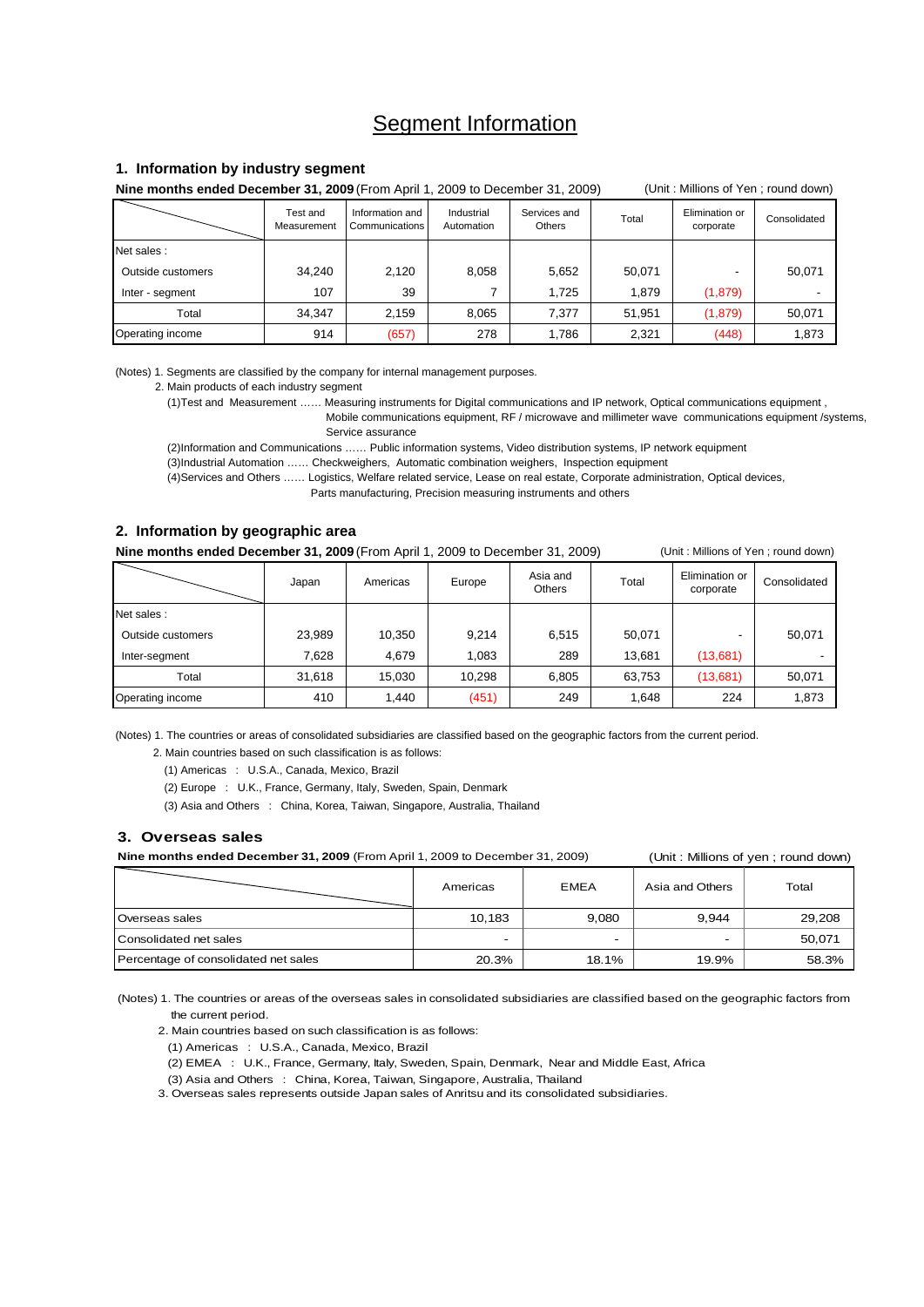### **4. Segment Information**

### **(1) Outline of reportable segment**

 Anritsu's reportable segments have available separated financial information and are reviewed by the board of directors meeting periodically for the purpose of concluding how to allocate management resources and evaluate operating performance.

 The reportable segments are classified by products and services based on group business company and they are composed of "Test and Measurement", "Information and Communications", and "Industrial Automation".

Main Products and services by segments are as follows;

 1.Test and Measurement …… Measuring instruments for Digital communications and IP network, Optical communications equipment, Mobile communications equipment, RF / microwave and millimeter wave communications equipment / systems, Service assurance

2.Information and Communications …… Public information systems, Video distribution systems, IP network equipment

3.Industrial Automation …… Checkweighers, Automatic combination weighers, Inspection equipment

### **(2) Information regarding sales and income/loss by reportable segment**

**Nine months ended December 31, 2010** (From April 1, 2010 to December 31, 2010)

(Unit : Millions of Yen ; round down)

|                   |                         | Reportable segment                   |                          |          |               |        |             | Consolidated |
|-------------------|-------------------------|--------------------------------------|--------------------------|----------|---------------|--------|-------------|--------------|
|                   | Test and<br>Measurement | Information<br>and<br>Communications | Industrial<br>Automation | Subtotal | <b>Others</b> | Total  | Adjustment* |              |
| Net sales :       |                         |                                      |                          |          |               |        |             |              |
| Outside customers | 37,853                  | 1,685                                | 8,506                    | 48,045   | 5,885         | 53,930 |             | 53,930       |
| Inter - segment   | 28                      | 23                                   | 4                        | 56       | 2,420         | 2,477  | (2, 477)    |              |
| Total             | 37,882                  | 1,708                                | 8,511                    | 48,101   | 8,305         | 56,407 | (2, 477)    | 53,930       |
| Operating income  | 3,632                   | (640)                                | 242                      | 3,234    | 1,433         | 4,667  | (356)       | 4,310        |

\*Elimination of intersegment transactions

(Note) : Others ……Precision measuring instruments, Devices, Logistics, Welfare related service, Lease on real estate, Corporate administration, Parts manufacturing and others

#### (Additional information)

Effective from the first quarter of the fiscal year ending March 2011, "Accounting Standard for Disclosures about Segments of an Enterprise and Related information" (ASBJ Statement No.17 dated March 27, 2009) and "Guidance on Accounting Standard for Disclosures about Segments of an Enterprise and Related information" (ASBJ Guidance No. 20 dated March 21, 2008) have been applied.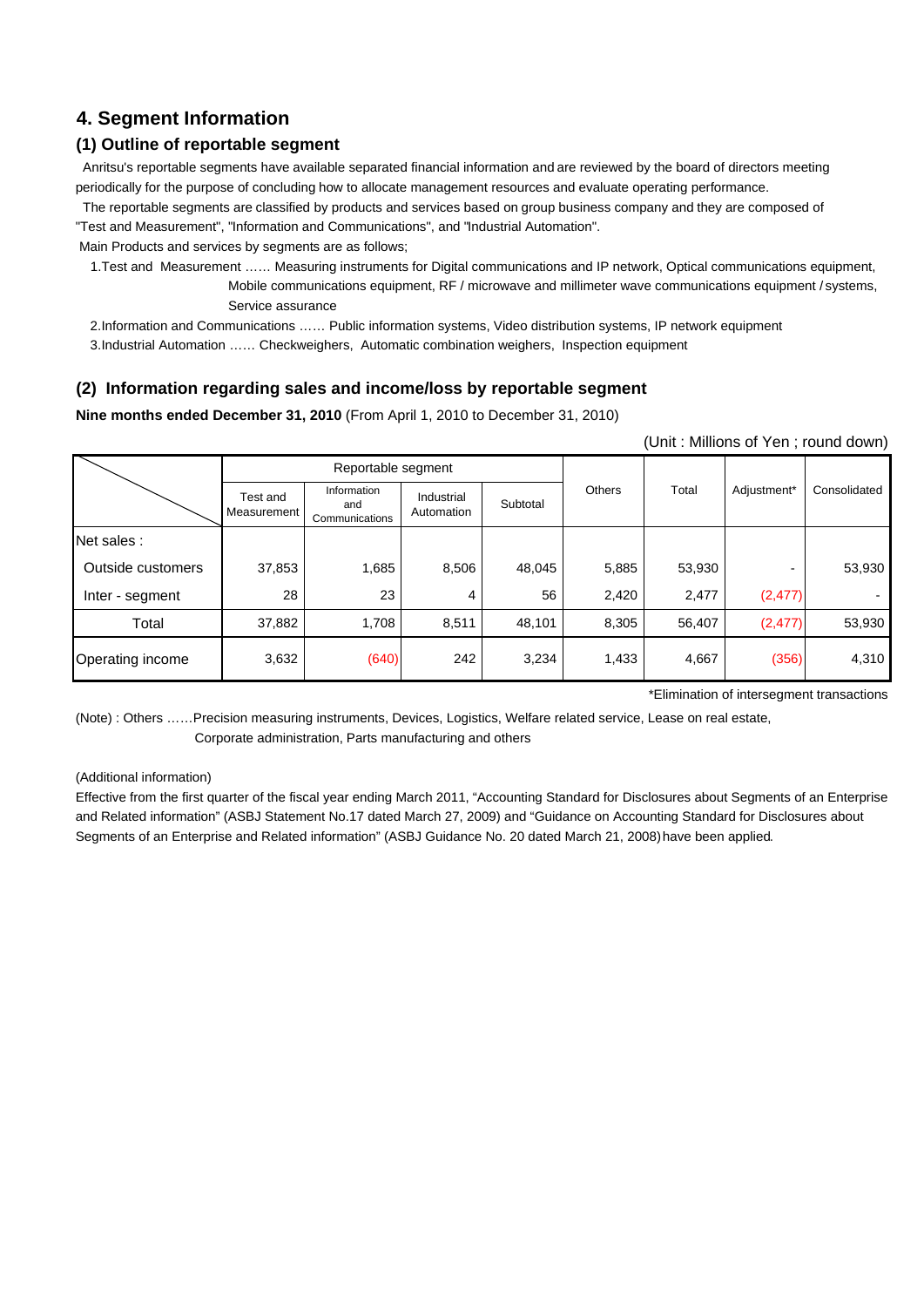# Consolidated Quarterly Financial Highlights

### Year ended March 31, 2010

|                                                      | 1st Quarter | 2nd Quarter | 3rd Quarter     | 4th Quarter |
|------------------------------------------------------|-------------|-------------|-----------------|-------------|
|                                                      |             |             | Millions of yen |             |
| Net sales                                            | 14,317      | 19,446      | 16,306          | 23,476      |
| Gross profit                                         | 5,369       | 8,164       | 7,390           | 9,916       |
| Operating income (loss)                              | (867)       | 1,779       | 960             | 2,709       |
| Ordinary income (loss)                               | (1,068)     | 1,210       | 861             | 2,574       |
| Income (Loss) before income taxes                    | (928)       | 1,353       | 913             | 2,574       |
| Net income (loss)                                    | (1,808)     | 1,682       | 317             | 193         |
|                                                      |             |             | Yen             |             |
| Net income (loss) per share : Basic                  | (14.19)     | 13.20       | 2.50            | 1.52        |
| : Diluted                                            |             | 11.89       | 2.30            | 1.44        |
|                                                      |             |             | Millions of yen |             |
| Total assets                                         | 100,623     | 110,334     | 103,793         | 101,188     |
| Net assets                                           | 35,734      | 36,919      | 37,339          | 37,674      |
|                                                      |             |             | Yen             |             |
| Net assets per share                                 | 280.26      | 289.56      | 292.85          | 295.49      |
|                                                      |             |             | Millions of yen |             |
| Cash flows from operating activities                 | 1,815       | 2,304       | 1,954           | 1,895       |
| Cash flows from investing activities                 | 95          | (111)       | (209)           | (273)       |
| Cash flows from financing activities                 | 2,528       | 8,656       | (8,113)         | (2,685)     |
| Net increase (decrease) in cash and cash equivalents | 4,582       | 10,631      | (6,404)         | (1,077)     |
| Cash and cash equivalents at end of period           | 23,120      | 33,751      | 27,347          | 26,269      |

### **Year ending March 31, 2011**

|                                                      | 1st Quarter | 2nd Quarter | 3rd Quarter     | 4th Quarter |
|------------------------------------------------------|-------------|-------------|-----------------|-------------|
|                                                      |             |             | Millions of yen |             |
| Net sales                                            | 16,831      | 19,786      | 17,312          |             |
| Gross profit                                         | 7,648       | 8,656       | 8,228           |             |
| Operating income (loss)                              | 913         | 1,905       | 1,491           |             |
| Ordinary income (loss)                               | 252         | 1,504       | 1,158           |             |
| Income (Loss) before income taxes                    | 184         | 1,503       | 1,158           |             |
| Net income (loss)                                    | 89          | 882         | 1,216           |             |
|                                                      |             |             | Yen             |             |
| Net income (loss) per share : Basic                  | 0.70        | 6.92        | 9.55            |             |
| : Diluted                                            | 0.67        | 6.47        | 8.48            |             |
|                                                      |             |             | Millions of yen |             |
| Total assets                                         | 102,868     | 107,205     | 107,637         |             |
| Net assets                                           | 37,457      | 37,976      | 38,780          |             |
|                                                      |             |             | Yen             |             |
| Net assets per share                                 | 293.79      | 297.87      | 304.19          |             |
|                                                      |             |             | Millions of yen |             |
| Cash flows from operating activities                 | 4,495       | 3,050       | (48)            |             |
| Cash flows from investing activities                 | (300)       | (226)       | (389)           |             |
| Cash flows from financing activities                 | 1,635       | 3,002       | (347)           |             |
| Net increase (decrease) in cash and cash equivalents | 5,636       | 5,796       | (923)           |             |
| Cash and cash equivalents at end of period           | 31,906      | 37,702      | 36,779          |             |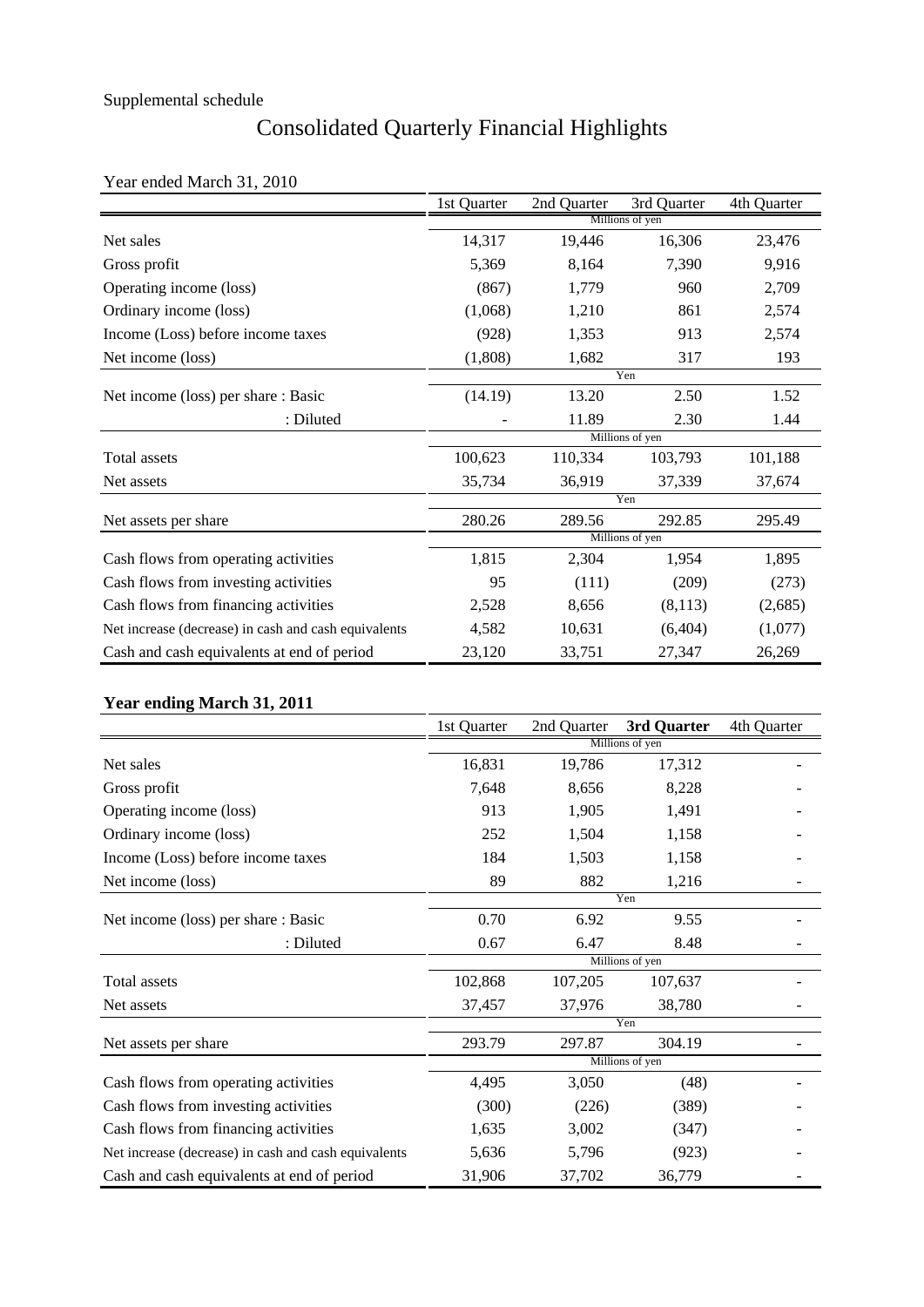# Consolidated Quarterly Financial Position

| Year ended March 31, 2010                       |             |             | Millions of yen; round down |             |
|-------------------------------------------------|-------------|-------------|-----------------------------|-------------|
|                                                 | 1st Quarter | 2nd Quarter | 3rd Quarter                 | 4th Quarter |
| <b>Assets</b>                                   | 100,623     | 110,334     | 103,793                     | 101,188     |
| Current assets                                  | 64,131      | 75,168      | 69,502                      | 67,749      |
| Noncurrent assets                               | 36,492      | 35,166      | 34,290                      | 33,439      |
| Property, plant and equipment                   | 20,536      | 19,862      | 19,483                      | 19,117      |
| Intangible assets                               | 4,152       | 3,921       | 3,722                       | 3,509       |
| Investments and other assets                    | 11,802      | 11,381      | 11,084                      | 10,812      |
| <b>Liabilities</b>                              | 64,888      | 73,414      | 66,454                      | 63,514      |
| Current liabilities                             | 27,286      | 37,925      | 31,091                      | 27,813      |
| Noncurrent liabilities                          | 37,602      | 35,488      | 35,362                      | 35,700      |
| <b>Net assets</b>                               | 35,734      | 36,919      | 37,339                      | 37,674      |
| Capital stock                                   | 14,049      | 14,049      | 14,049                      | 14,049      |
| Capital surplus                                 | 22,999      | 22,999      | 22,999                      | 22,999      |
| Retained earnings                               | 5,785       | 7,467       | 7,785                       | 7,978       |
| Treasury stock                                  | (834)       | (835)       | (836)                       | (836)       |
| Valuation and translation adjustments           | (6,284)     | (6,781)     | (6,679)                     | (6, 537)    |
| Subscription rights to shares                   | 19          | 19          | 19                          | 19          |
| Supplemental information: Interest-bearing debt | 46,231      | 52,853      | 44,905                      | 42,274      |

| Year ending March 31, 2011                             | Millions of yen; round down |             |             |             |  |  |
|--------------------------------------------------------|-----------------------------|-------------|-------------|-------------|--|--|
|                                                        | 1st Quarter                 | 2nd Quarter | 3rd Quarter | 4th Quarter |  |  |
| <b>Assets</b>                                          | 102,868                     | 107,205     | 107,637     |             |  |  |
| Current assets                                         | 70,434                      | 75,698      | 76,705      |             |  |  |
| Noncurrent assets                                      | 32,434                      | 31,507      | 30,931      |             |  |  |
| Property, plant and equipment                          | 18,581                      | 18,123      | 17,857      |             |  |  |
| Intangible assets                                      | 3,351                       | 3,152       | 2,970       |             |  |  |
| Investments and other assets                           | 10,500                      | 10,231      | 10,103      |             |  |  |
| <b>Liabilities</b>                                     | 65,410                      | 69,228      | 68,857      |             |  |  |
| <b>Current liabilities</b>                             | 29,690                      | 23,854      | 23,525      |             |  |  |
| Noncurrent liabilities                                 | 35,720                      | 45,373      | 45,331      |             |  |  |
| <b>Net assets</b>                                      | 37,457                      | 37,976      | 38,780      |             |  |  |
| Capital stock                                          | 14,049                      | 14,049      | 14,049      |             |  |  |
| Capital surplus                                        | 22,999                      | 22,999      | 22,999      |             |  |  |
| Retained earnings                                      | 8,068                       | 8,950       | 9,912       |             |  |  |
| Treasury stock                                         | (837)                       | (837)       | (842)       |             |  |  |
| Valuation and translation adjustments                  | (6, 842)                    | (7,205)     | (7,359)     |             |  |  |
| Subscription rights to shares                          | 19                          | 19          | 19          |             |  |  |
| <b>Supplemental information: Interest-bearing debt</b> | 43,707                      | 46,925      | 46,841      |             |  |  |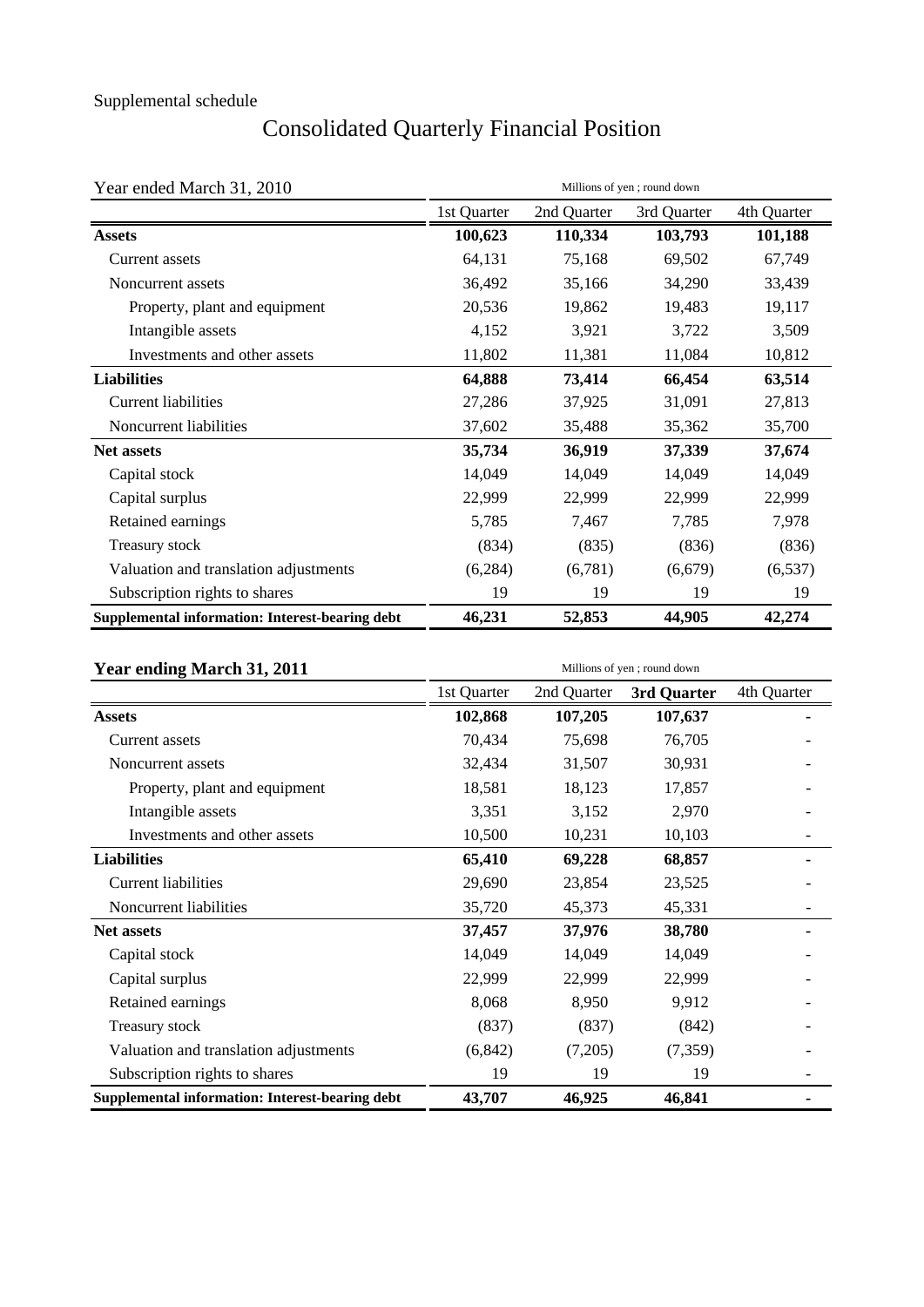# Consolidated Quarterly Segment Information

| Year ended March 31, 2010                     | Millions of yen; round down |             |             |             |  |
|-----------------------------------------------|-----------------------------|-------------|-------------|-------------|--|
|                                               | 1st Quarter                 | 2nd Quarter | 3rd Quarter | 4th Quarter |  |
| Net sales by reportable segment               | 14,317                      | 19,446      | 16,306      | 23,476      |  |
| <b>Test and Measurement</b>                   | 9,993                       | 13,042      | 11,205      | 14,030      |  |
| <b>Information and Communications</b>         | 262                         | 834         | 1,023       | 3,186       |  |
| <b>Industrial Automation</b>                  | 2,285                       | 3,560       | 2,211       | 3,583       |  |
| Others                                        | 1,776                       | 2,009       | 1,866       | 2,677       |  |
| Operating income (loss) by reportable segment | (867)                       | 1,779       | 960         | 2,709       |  |
| <b>Test and Measurement</b>                   | (1,028)                     | 1,296       | 646         | 1,337       |  |
| Information and Communications                | (415)                       | (257)       | 14          | 800         |  |
| <b>Industrial Automation</b>                  | 23                          | 306         | (50)        | 331         |  |
| Others                                        | 697                         | 587         | 501         | 462         |  |
| Adjustment                                    | (143)                       | (154)       | (150)       | (222)       |  |
| Net sales by market                           | 14,317                      | 19,446      | 16,306      | 23,476      |  |
| Japan                                         | 5,476                       | 9,681       | 5,705       | 12,626      |  |
| Americas                                      | 3,071                       | 3,031       | 4,081       | 3,783       |  |
| <b>EMEA</b>                                   | 3,075                       | 3,013       | 2,991       | 3,382       |  |
| Asia and Others                               | 2,694                       | 3,719       | 3,529       | 3,684       |  |

| Year ending March 31, 2011                    | Millions of yen; round down |             |             |             |  |
|-----------------------------------------------|-----------------------------|-------------|-------------|-------------|--|
|                                               | 1st Quarter                 | 2nd Quarter | 3rd Quarter | 4th Quarter |  |
| Net sales by reportable segment               | 16,831                      | 19,786      | 17,312      |             |  |
| <b>Test and Measurement</b>                   | 11,796                      | 13,486      | 12,569      |             |  |
| <b>Information and Communications</b>         | 522                         | 501         | 661         |             |  |
| <b>Industrial Automation</b>                  | 2,594                       | 3,695       | 2,216       |             |  |
| Others                                        | 1,917                       | 2,102       | 1,865       |             |  |
| Operating income (loss) by reportable segment | 913                         | 1,905       | 1,491       |             |  |
| <b>Test and Measurement</b>                   | 683                         | 1,493       | 1,454       |             |  |
| Information and Communications                | (243)                       | (327)       | (69)        |             |  |
| <b>Industrial Automation</b>                  | 18                          | 424         | (200)       |             |  |
| Others                                        | 567                         | 431         | 434         |             |  |
| Adjustment                                    | (112)                       | (116)       | (127)       |             |  |
| Net sales by market                           | 16,831                      | 19,786      | 17,312      |             |  |
| Japan                                         | 6,047                       | 8,417       | 5,815       |             |  |
| Americas                                      | 4,807                       | 4,540       | 4,919       |             |  |
| <b>EMEA</b>                                   | 2,461                       | 2,837       | 2,754       |             |  |
| Asia and Others                               | 3,513                       | 3,991       | 3,822       |             |  |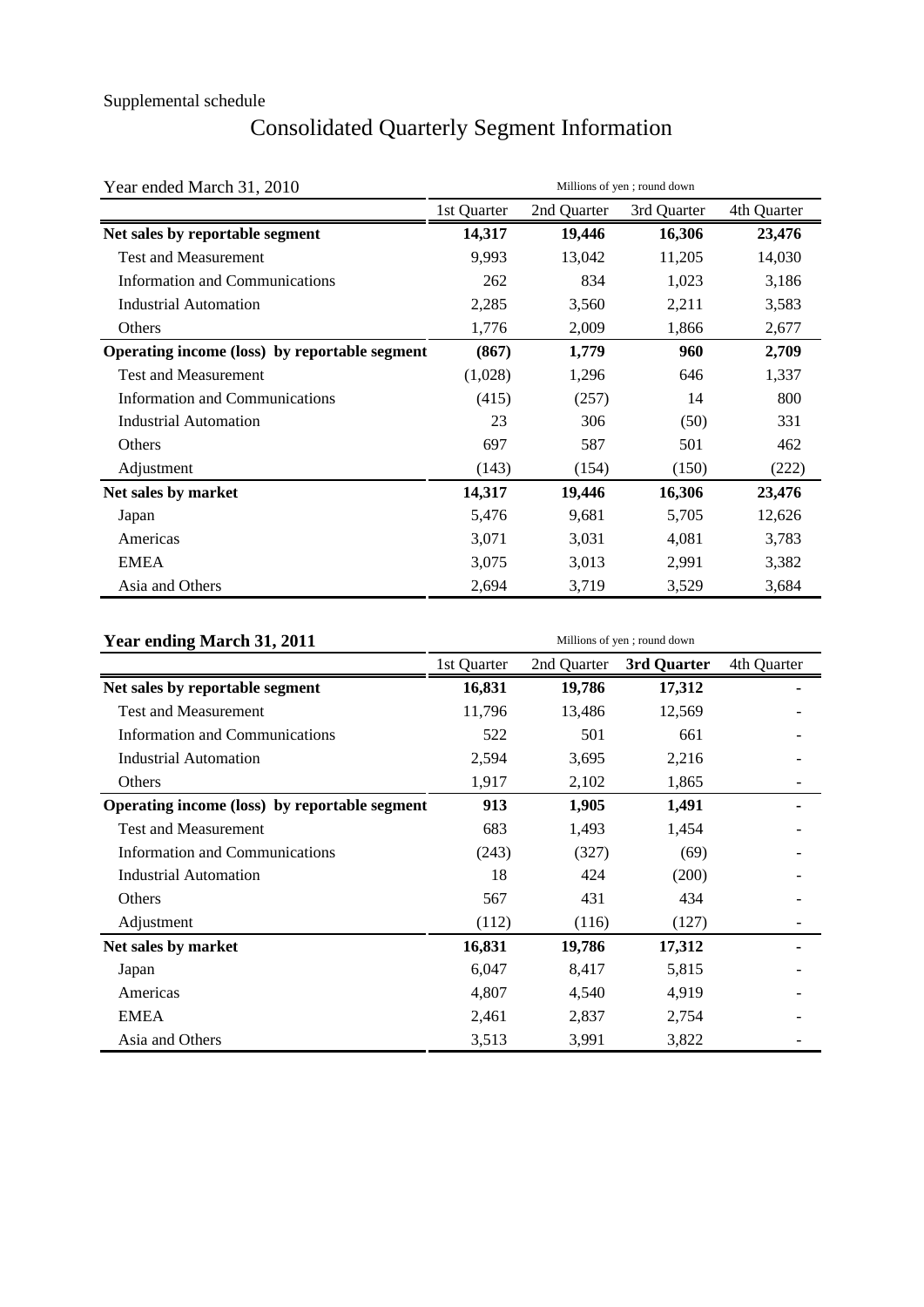# Consolidated Quarterly Segment Information

| Year ended March 31, 2010      | Millions of yen; round down |             |             |             |  |
|--------------------------------|-----------------------------|-------------|-------------|-------------|--|
|                                | 1st Quarter                 | 2nd Quarter | 3rd Quarter | 4th Quarter |  |
| <b>Orders received</b>         | 16,836                      | 19,319      | 19,303      | 20,657      |  |
| <b>Test and Measurement</b>    | 11,371                      | 12,161      | 13,666      | 13,427      |  |
| Information and Communications | 517                         | 1,840       | 1,172       | 1,494       |  |
| Industrial Automation          | 2,705                       | 3,192       | 2,538       | 3,608       |  |
| <b>Others</b>                  | 2,241                       | 2,125       | 1,926       | 2,125       |  |
| <b>Orders outstanding</b>      | 14,671                      | 14,545      | 17,541      | 14,722      |  |
| <b>Test and Measurement</b>    | 10.644                      | 9.763       | 12,224      | 11,622      |  |
| Information and Communications | 1,191                       | 2,197       | 2,346       | 655         |  |
| Industrial Automation          | 1.608                       | 1.240       | 1,566       | 1,592       |  |
| Others                         | 1,227                       | 1,343       | 1,403       | 852         |  |

| Year ending March 31, 2011     | Millions of yen; round down |             |             |             |  |  |
|--------------------------------|-----------------------------|-------------|-------------|-------------|--|--|
|                                | 1st Quarter                 | 2nd Ouarter | 3rd Quarter | 4th Ouarter |  |  |
| <b>Orders received</b>         | 17,862                      | 17,989      | 20,468      | ۰           |  |  |
| <b>Test and Measurement</b>    | 12.510                      | 11.846      | 13.711      |             |  |  |
| Information and Communications | 576                         | 988         | 1,465       |             |  |  |
| Industrial Automation          | 3.057                       | 3,036       | 3,365       |             |  |  |
| <b>Others</b>                  | 1,718                       | 2,117       | 1,925       |             |  |  |
| <b>Orders outstanding</b>      | 15,754                      | 13,956      | 17,112      |             |  |  |
| <b>Test and Measurement</b>    | 12.336                      | 10,696      | 11,838      |             |  |  |
| Information and Communications | 708                         | 1.195       | 1.999       |             |  |  |
| Industrial Automation          | 2,055                       | 1,396       | 2,545       |             |  |  |
| Others                         | 653                         | 668         | 728         |             |  |  |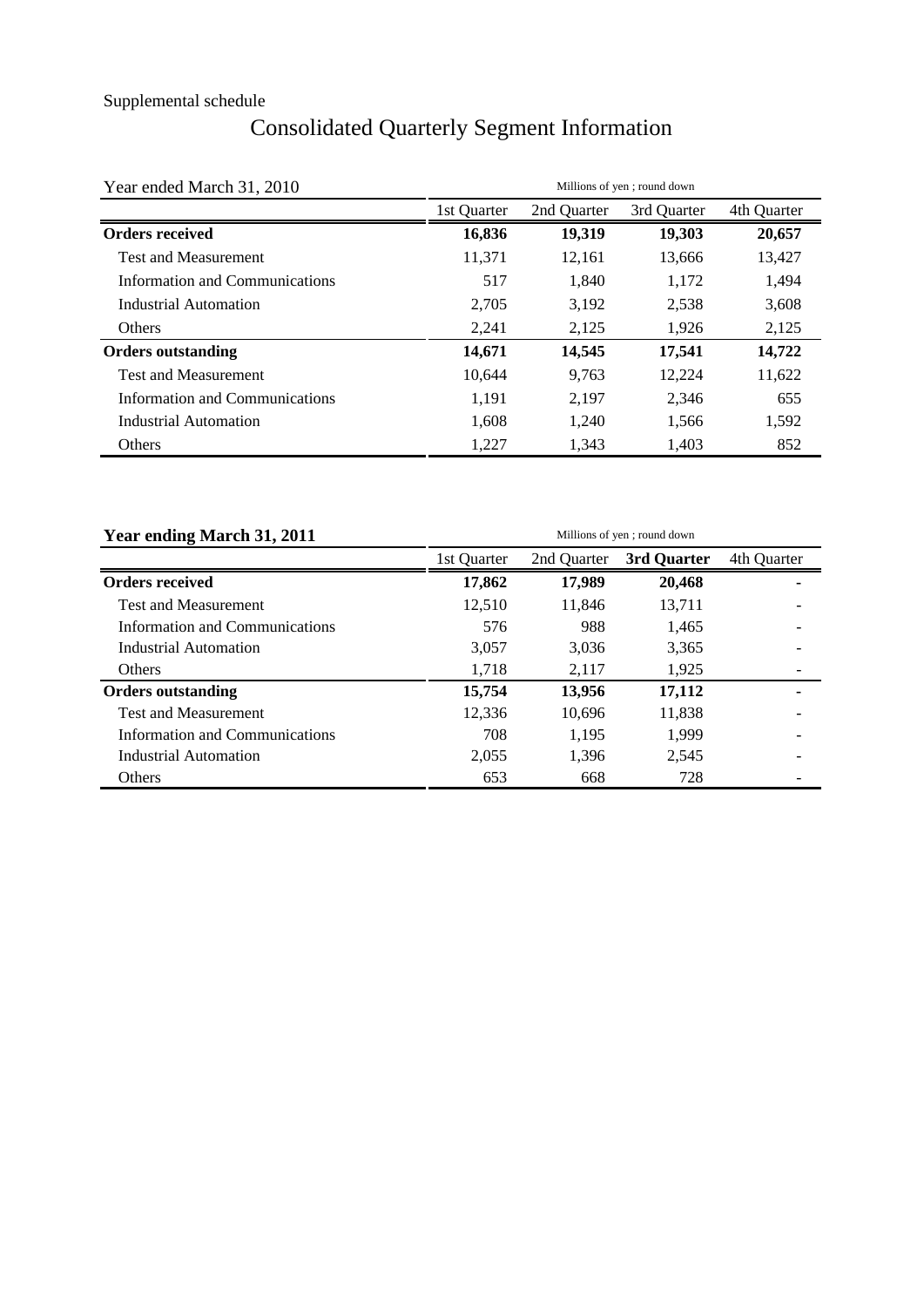### Anritsu Corporation Supplement of Q3 FY2010

### **1. Supplement of Five-year Results**

| - Consolidated -                           | <b>Actual</b> |          |          |             |             |          | <b>Estimate</b> |
|--------------------------------------------|---------------|----------|----------|-------------|-------------|----------|-----------------|
|                                            | 2005/3        | 2006/3   | 2007/3   | 2008/3      | 2009/3      | 2010/3   | 2011/3          |
| <b>Net Sales</b>                           | 84,039        | 91,262   | 99,445   | 100,485     | 83,940      | 73,548   | 77,000          |
| Change %                                   | 7.2%          | 8.6%     | 9.0%     | 1.0%        | $-16.5%$    | $-12.4%$ | 4.7%            |
| <b>Operating Income</b>                    | 4,862         | 4,549    | 6,358    | 5,356       | 905         | 4,583    | 6,500           |
| Change %                                   | 168.9%        | $-6.4%$  | 39.8%    | $-15.8%$    | $-83.1%$    | 406.3%   | 41.8%           |
| as % of Net Sales                          | 5.8%          | 5.0%     | 6.4%     | 5.3%        | 1.1%        | 6.2%     | 8.4%            |
| <b>Ordinary Income</b>                     | 2,023         | 1,628    | 3,193    | $-2,006$    | 170         | 3,578    | 4,800           |
| Change %                                   |               | $-19.5%$ | 96.1%    |             |             | 1997.9%  | 34.1%           |
| as % of Net Sales                          | 2.4%          | 1.8%     | 3.2%     | $-2.0%$     | 0.2%        | 4.9%     | 6.2%            |
| Net Income                                 | 1,279         | 562      | 1,375    | $-3,900$    | $-3,540$    | 385      | 3,000           |
| Change %                                   | 16.2%         | $-56.0%$ | 144.4%   |             |             |          | 679.0%          |
| as % of Net Sales                          | 1.5%          | 0.6%     | 1.4%     | $-3.9%$     | $-4.2%$     | 0.5%     | 3.9%            |
| <b>EPS</b>                                 | ¥9.31         | ¥3.76    | ¥10.79   | $4 - 30.60$ | $4 - 27.78$ | ¥3.02    | ¥23.54          |
| <b>Orders</b>                              | 84.956        | 93,543   | 98,936   | 101,451     | 81,470      | 76,116   | 77,000          |
| Change %                                   | 11.2%         | 10.1%    | 5.8%     | 2.5%        | $-19.7%$    | $-6.6%$  | 1.2%            |
| <b>Cash Flow from Operating Activities</b> | 9,277         | 5,929    | 2,488    | 6,251       | 6,916       | 7,970    | 7,500           |
| Change %                                   | 55.8%         | $-36.1%$ | $-58.0%$ | 151.2%      | 10.6%       | 15.2%    | $-5.9%$         |
| <b>Free Cash Flow</b>                      | 8,231         | $-5,015$ | 2,908    | 3,877       | 5,589       | 7,471    | 6,000           |
| Change %                                   | $-20.6%$      |          |          | 33.3%       | 44.2%       | 33.7%    | $-19.7%$        |
| <b>Capital Expenditures</b>                | 1,869         | 2,698    | 2,319    | 2,790       | 2,236       | 1,134    | 1,600           |
| Change %                                   | 22.2%         | 44.3%    | $-14.1%$ | 20.3%       | $-19.9%$    | $-49.2%$ | 41.0%           |
| <b>Depreciation</b>                        | 3,400         | 3,453    | 3,599    | 3,373       | 3,099       | 2,979    | 2,700           |
| Change %                                   | $-20.1%$      | 1.6%     | 4.2%     | $-6.3%$     | $-8.1%$     | $-3.9%$  | $-9.4%$         |
| <b>R&amp;D Expenses</b>                    | 10,514        | 12,509   | 14,072   | $(*)14,679$ | 11,704      | 9,387    | 10,000          |
| Change %                                   | 6.4%          | 19.0%    | 12.5%    | 4.3%        | $-20.3%$    | $-19.8%$ | 6.5%            |
| as % of Net Sales                          | 12.5%         | 13.7%    | 14.2%    | 14.6%       | 13.9%       | 12.8%    | 13.0%           |
| Number of employees                        | 3,610         | 4,052    | 3,990    | 3,963       | 3,697       | 3,589    |                 |

( \* ) R&D expenses as of Mar.2008 contain a lump amortization of capitalized R&D assets in overseas subsidiary.

Assumed exchange rate; 1US\$=85

### **2. Supplement of Quarterly Results**

| . .                     |          |          |         |               |         | (millions of yen, round down) |         |
|-------------------------|----------|----------|---------|---------------|---------|-------------------------------|---------|
| l- Consolidated -       |          |          |         | <b>Actual</b> |         |                               |         |
| <b>Quarter Results</b>  | 2009/Q1  | 2009/Q2  | 2009/Q3 | 2009/Q4       | 2010/Q1 | 2010/Q2                       | 2010/Q3 |
| <b>Net Sales</b>        | 14.317   | 19.446   | 16,306  | 23,476        | 16,831  | 19,786                        | 17,312  |
| YoY                     | $-27.5%$ | $-21.2%$ | $-7.4%$ | 7.1%          | 17.6%   | 1.7%                          | 6.2%    |
| <b>Operating Income</b> | $-867$   | 1,779    | 960     | 2,709         | 913     | 1,905                         | 1,491   |
| YoY                     |          | 25.4%    |         | 88.5%         |         | 7.1%                          | 55.2%   |
| as % of Net Sales       | $-6.1%$  | 9.1%     | 5.9%    | 11.5%         | 5.4%    | 9.6%                          | 8.6%    |
| <b>Ordinary Income</b>  | $-1,068$ | 1,210    | 861     | 2,574         | 252     | 1,504                         | 1,158   |
| YoY                     |          | 26.7%    |         | 50.5%         |         | 24.3%                         | 34.5%   |
| as % of Net Sales       | $-7.5%$  | 6.2%     | 5.3%    | 11.0%         | 1.5%    | 7.6%                          | 6.7%    |
| Net Income              | $-1,808$ | 1.682    | 317     | 193           | 89      | 882                           | 1.216   |
| YoY                     |          | 121.4%   |         | 11.1%         |         | $-47.6%$                      | 282.7%  |
| as % of Net Sales       | $-12.6%$ | 8.7%     | 1.9%    | 0.8%          | 0.5%    | 4.5%                          | 7.0%    |

|                               |         |         |         |         |         | (Millions of yen, Toung gown) |         |  |
|-------------------------------|---------|---------|---------|---------|---------|-------------------------------|---------|--|
| <b>Upper: Sales</b>           | Actual  |         |         |         |         |                               |         |  |
| Lower: Oper. Income           | 2009/Q1 | 2009/Q2 | 2009/Q3 | 2009/Q4 | 2010/Q1 | 2010/Q2                       | 2010/Q3 |  |
| <b>Test and measurement</b>   | 9,993   | 13,042  | 11.205  | 14,030  | 11.796  | 13.486                        | 12,569  |  |
|                               | - 1,028 | 1.296   | 646     | 1,337   | 683     | 1,493                         | 1.454   |  |
| Info. & Comm.                 | 262     | 834     | 1,023   | 3,186   | 522     | 501                           | 661     |  |
|                               | - 415   | $-257$  | 14      | 800     | - 243   | $-327$                        | - 69    |  |
| <b>Industrial Automation</b>  | 2,285   | 3,560   | 2,211   | 3,583   | 2,594   | 3,695                         | 2,216   |  |
|                               | 23      | 306     | - 50    | 331     | 18      | 424                           | $-200$  |  |
| <b>Others</b>                 | 1.776   | 2.009   | 1,866   | 2.677   | 1.917   | 2.102                         | 1,865   |  |
|                               | 553     | 433     | 351     | 239     | 455     | 314                           | 306     |  |
| <b>Total Sales</b>            | 14,317  | 19,446  | 16,306  | 23,476  | 16,831  | 19,786                        | 17,312  |  |
| <b>Total Operating Income</b> | - 867   | 1,779   | 960     | 2,709   | 913     | 1,905                         | 1,491   |  |

"Others" contains "Others" and "Adjustment" of information by segment.

#### (millions of yen, round down)